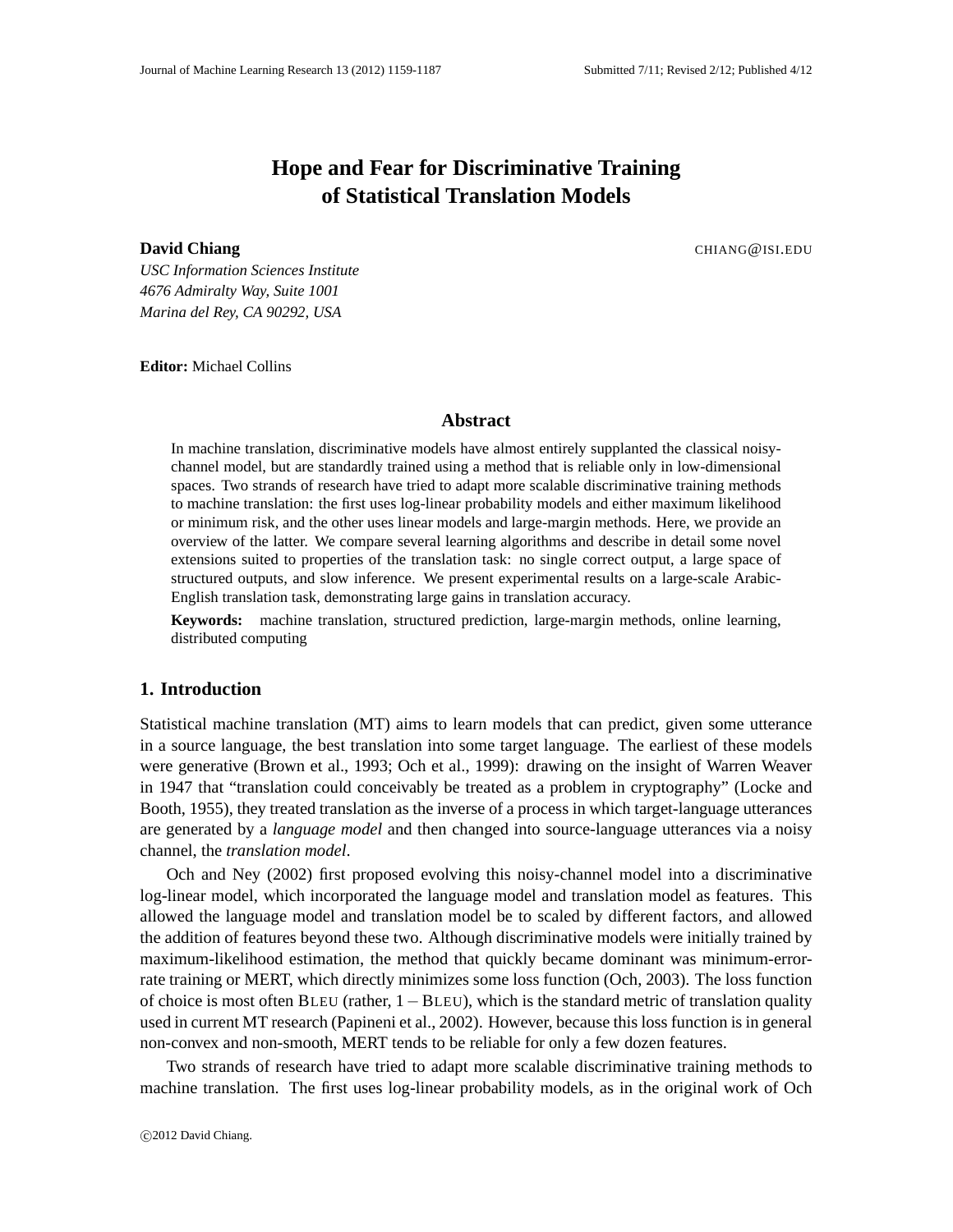and Ney (2002), either continuing with maximum likelihood (Tillmann and Zhang, 2006; Blunsom et al., 2008) or replacing it with minimum risk, that is, expected loss (Smith and Eisner, 2006; Zens et al., 2008; Li and Eisner, 2009; Arun et al., 2010). The other uses linear models and large-margin methods (Liang et al., 2006; Watanabe et al., 2007; Arun and Koehn, 2007); we have followed this approach (Chiang et al., 2008b) and used it successfully with many different kinds of features (Chiang et al., 2009; Chiang, 2010; Chiang et al., 2011).

Here, we provide an overview of large-margin methods applied to machine translation, and describe in detail our approach. We compare MERT and minimum-risk against several online largemargin methods: stochastic gradient descent, the Margin Infused Relaxed Algorithm or MIRA (Crammer and Singer, 2003), and Adaptive Regularization of Weights or AROW (Crammer et al., 2009). Using some simple lexical features, the best of these methods, AROW, yields a sizable improvement of 2.4 BLEU over MERT in a large-scale Arabic-English translation task.

We discuss three novel extensions of these algorithms that adapt them to particular properties of the translation task. *First*, in translation, there is no single correct output, but only a *reference* translation, which is one of many correct outputs. We find that training the model to generate the reference exactly can be too brittle; instead, we propose to update the model towards *hope* translations which compromise between the reference translation and translations that are easier for the model to generate (Section 4). *Second*, translation involves a large space of structured outputs. We try to efficiently make use of this whole space, like most recent work in structured prediction, but unlike much work in statistical MT, which relies on *n*-best lists of translations instead (Section 5). *Third*, inference in translation tends to be very slow. Therefore, we investigate methods for parallelizing training, and demonstrate a novel method that is expensive, but highly effective (Section 6).

#### **2. Preliminaries**

In this section, we outline some basic concepts and notation needed for the remainder of the paper. Most of this material is well-known in the MT literature; only Section 2.4, which defines the loss function, contains new material.

## **2.1 Setting**

In this paper, models are defined over *derivations d*, which are objects that encapsulate an input sentence  $f(d)$ , an output sentence  $e(d)$ , and possibly other information.<sup>1</sup> For any input sentence *f*, let  $\mathcal{D}(f)$  be the set of all valid derivations *d* such that  $f(d) = f$ .

A model comprises a mapping from derivations *d* to feature vectors **h**(*d*), together with a vector of feature weights **w**, which are to be learned. The model score of a derivation *d* is **w**· **h**(*d*). The 1-best or Viterbi derivation of  $f_i$  is  $\hat{d} = \arg \max_{d \in \mathcal{D}(f_i)} \mathbf{w} \cdot \mathbf{h}(d)$ , and the 1-best or Viterbi translation is  $\hat{e} = e(\hat{d})$ .

We are given a training corpus of input sentences  $f_1, \ldots, f_N$ , and reference output translations  $e_1, \ldots, e_N$  produced by a human translator. Each  $e_i$  is not the only correct translation of  $f_i$ , but only one of many. For this reason, often multiple reference translations are available for each *f<sup>i</sup>* , but

<sup>1.</sup> The variables *f* and *e* stand for French and English, respectively, in reference to the original work of Brown et al. (1993).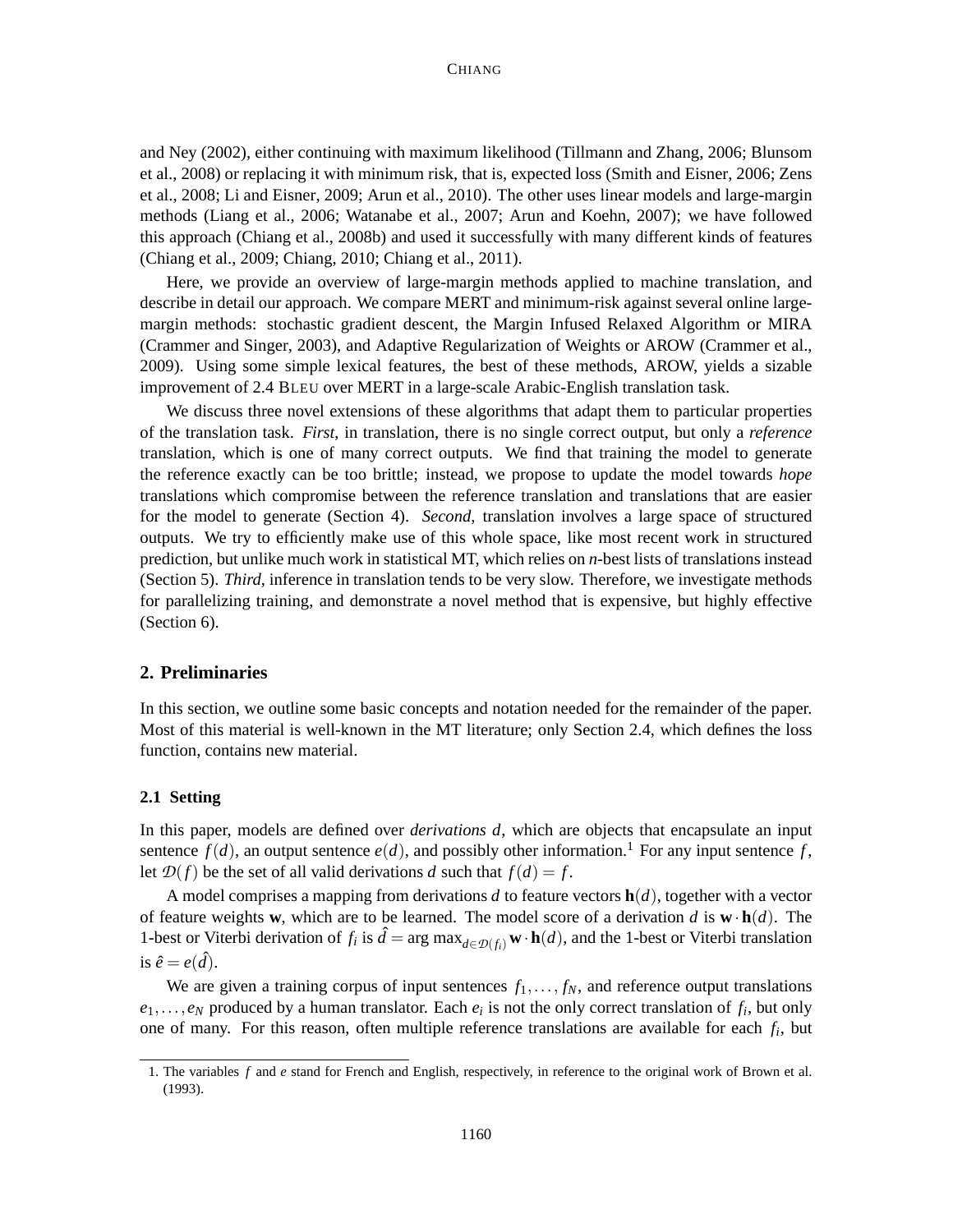for notational simplicity, we generally assume a single reference, and describe how to extend to multiple references when necessary.

Note that although the model is defined over derivations, only sentence pairs  $(f_i, e_i)$  are observed. There may be more than one derivation of  $e_i$ , or there may be no derivations. Nevertheless, assume for the moment that we can choose a *reference derivation*  $d_i$  that derives  $e_i$ ; we discuss various ways of choosing *d<sup>i</sup>* in Section 4.

#### **2.2 Derivation Forests**

The methods described in this paper should work with a wide variety of translation models, but, for concreteness, we assume a model defined using a weighted synchronous context-free grammar or related formalism (Chiang, 2007). We do not provide a full definition here, but only enough to explain the algorithms in this paper. In models of this type, derivations can be thought of as trees, and the set of derivations  $\mathcal{D}(f)$  is called a *forest*. Although its cardinality can be worse than exponential in  $|f|$ , it can be represented as a polynomial-sized hypergraph  $G = (V, E, r)$ , where V is a set of nodes,  $r \in V$  is the root node, and  $E \subseteq V \times V^*$  is a set of hyperedges. We write a hyperedge as ( $v \rightarrow v$ ). A derivation *d* is represented by an edge-induced subgraph of *G* such that  $r \in d$  and, for every node  $v \in d$ , there is exactly one hyperedge  $(v \rightarrow v)$ .

We require that **h** (and therefore **w**·**h**) decomposes additively onto hyperedges, that is, **h** can be extended to hyperedges such that

$$
\mathbf{h}(d) = \sum_{(\nu \to \mathbf{v}) \in d} \mathbf{h}(\nu \to \mathbf{v}).
$$

This allows us to find the Viterbi derivation efficiently using dynamic programming.

#### **2.3 BLEU**

The standard metric for MT evaluation is currently BLEU (Papineni et al., 2002). Since we use this metric not only for evaluation but during learning, it is necessary to describe it in detail.

For any string *e*, let  $g_k(e)$  be the multiset of all *k*-grams of *e*. Let *K* be the maximum size *k*grams we will consider;  $K = 4$  is standard. For any multiset A, let  $#_A(x)$  be the multiplicity of x in *A*, let  $|A| = \sum_{x} #_{A}(x)$ , and define the multisets  $A \cap B$ ,  $A \cup B$ , and  $A^*$  such that

$$
\begin{aligned}\n\#_{A \cap B}(x) &= \min(\#_A(x), \#_B(x)), \\
\#_{A \cup B}(x) &= \max(\#_A(x), \#_B(x)), \\
\#_{A^*}(x) &= \begin{cases}\n\infty & \text{if } \#_A(x) > 0, \\
0 & \text{otherwise.}\n\end{cases}\n\end{aligned}
$$

Let *c* be the candidate translation to be evaluated and let *r* be the reference translation. Then define a vector of *component scores*

$$
\mathbf{b}(c,r)=[m_1,\ldots m_K,n_1,\ldots n_K,\mathsf{p}]
$$

where

$$
m_k = |g_k(c) \cap g_k(r)|,
$$
  
\n
$$
n_k = |g_k(c)|,
$$
  
\n
$$
\rho = |r|.
$$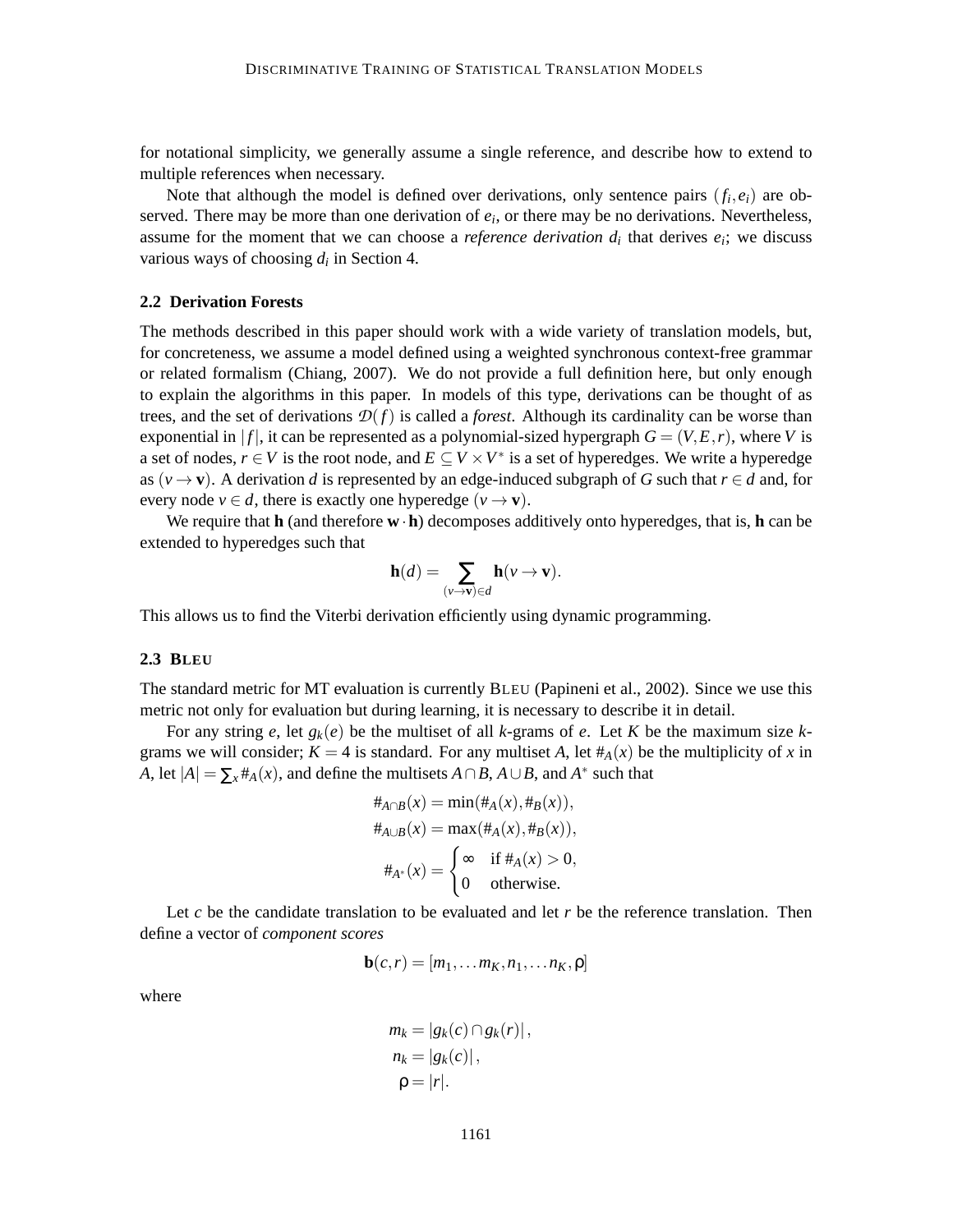If there is a set of multiple references *R*, then

$$
m_k = \left| g_k(c) \cap \bigcup_{r \in R} g_k(r) \right|,
$$
 (1)

$$
\rho = \underset{r \in R}{\arg \min} \left| |r| - |c| \right| \tag{2}
$$

where ties are resolved by letting  $\rho$  be the length of the shorter reference.

The component scores are additive, that is, the component score vector for a set of sentences  $c_1, \ldots, c_N$  with references  $r_1, \ldots, r_N$  is  $\sum_i \mathbf{b}(c_i, r_i)$ . Then the BLEU score is defined in terms of the component scores:

$$
BLEU(\mathbf{b}) = \exp\left(\frac{1}{K}\sum_{k=1}^{K}\frac{m_k}{n_k} + \min\left(0, 1 - \frac{\rho}{n_1}\right)\right).
$$

### **2.4 Loss Function**

Our learning algorithms assume a loss function  $\ell_i(e, e_i)$  that indicates how bad it is to guess *e* instead of the reference *e<sup>i</sup>* . Our loss function is based on BLEU, but because our learning algorithms are online, we need to be able to evaluate the loss for a single sentence, whereas BLEU was designed to be used on whole data sets. If we try to compute it on a single sentence, several problems arise. If *n<sup>k</sup>* is zero, the BLEU score is undefined; if any of the *m<sup>k</sup>* are zero, the whole BLEU score is zero. Even barring such problems, a BLEU score for a single sentence may not accurately reflect the impact of that sentence on the whole test set (Chiang et al., 2008a).

The standard solution to these problems is to add pseudocounts (Lin and Och, 2004):

$$
\text{BLEU}(\overline{\mathbf{b}} + \mathbf{b}) = \exp\left(\frac{1}{K} \sum_{k=1}^{K} \frac{\overline{m}_k + m_k}{\overline{n}_k + n_k} + \min\left(0, 1 - \frac{\overline{\rho} + \rho}{\overline{n}_1 + n_1}\right)\right)
$$

where  $\overline{\mathbf{b}} = [\overline{m}_1, \dots, \overline{m}_K, \overline{n}_1, \dots, \overline{n}_K, \overline{\rho}]$  are pseudocounts that must be set appropriately.

Watanabe et al. (2007) score a sentence in the context of all previously seen 1-best translations, which they call the *oracle document*. We follow this approach here, but in order to reduce dependence on the distant past, we use an exponential decay. That is, after processing each training example  $(f_i, e_i)$ , we update the oracle document using the 1-best translation  $\hat{e}$ :

$$
\overline{\mathbf{b}} \leftarrow 0.9 \cdot (\overline{\mathbf{b}} + \mathbf{b}(\hat{e}, e_i)).
$$

Then we define a per-sentence metric *B* that measures the impact that adding a new input and output sentence will have on the BLEU score of the oracle document:

$$
B(\mathbf{b}) = \overline{n}_1 \cdot (B \text{LEU}(\overline{\mathbf{b}} + \mathbf{b}) - B \text{LEU}(\overline{\mathbf{b}})). \tag{3}
$$

The reason for the scaling factor  $\overline{n}_1$ , which is the size of the oracle document, is to try to correct for the fact that if the oracle document is small, then adding a new sentence will have a large effect on its BLEU score, and vice versa.

Finally, we can define the loss of a translation  $e$  relative to  $e'$  as the difference between their *B* scores, following Watanabe et al. (2007):

$$
\ell_i(e, e') = B(\mathbf{b}(e, e_i)) - B(\mathbf{b}(e', e_i))
$$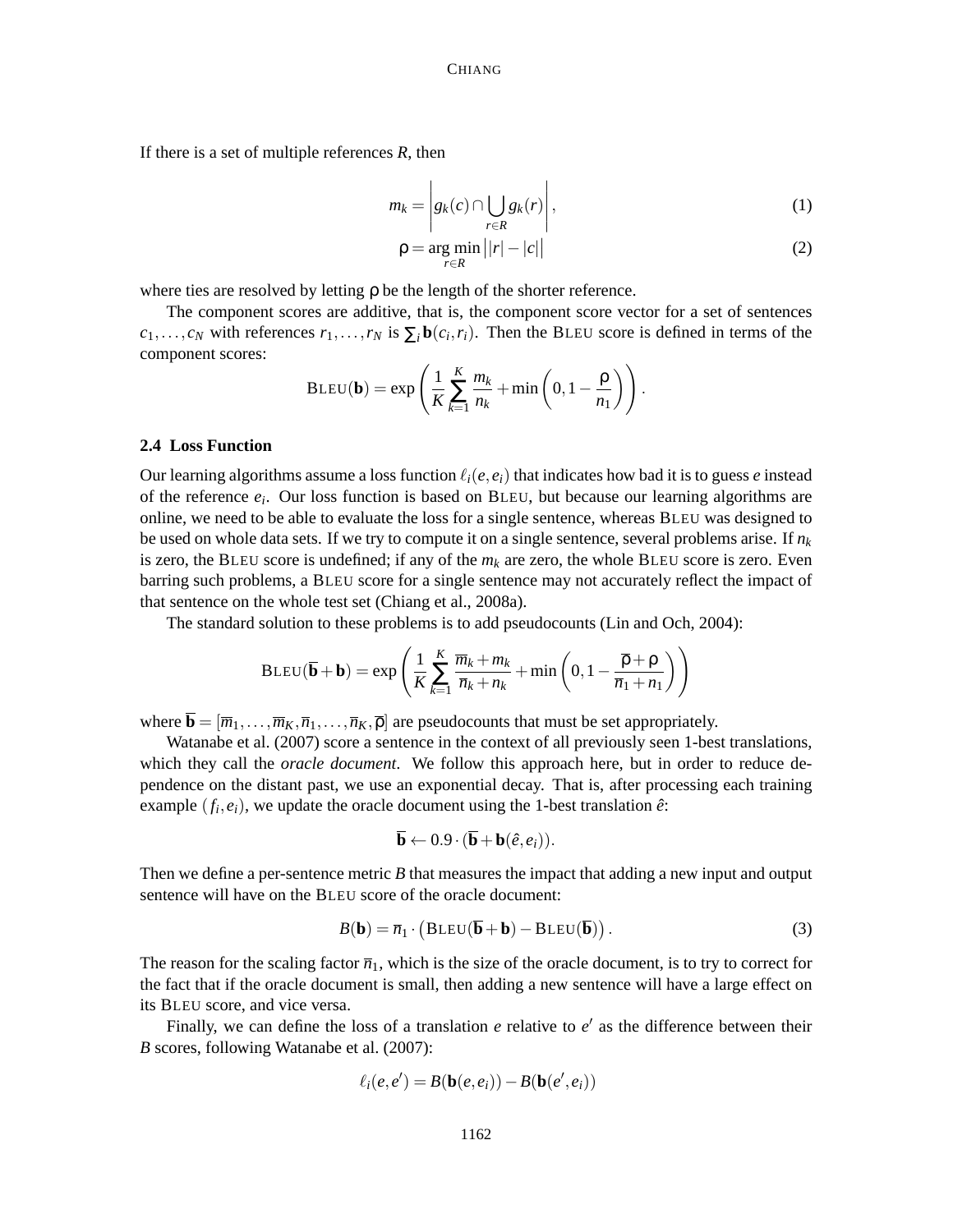and, as shorthand,

$$
\ell_i(d, e') \equiv \ell_i(e(d), e'),
$$
  

$$
\ell_i(d, d') \equiv \ell_i(e(d), e(d')).
$$

#### **3. Learning Algorithms**

In large-margin methods, we want to ensure that the difference, or *margin*, between the correct label and an incorrect label exceeds some minimum; in *margin scaling* (Crammer and Singer, 2003), this minimum is equal to the loss. That is, our learning problem is to minimize:

$$
L(\mathbf{w}) = \frac{1}{N} \sum_{i} L_i(\mathbf{w})
$$
 (4)

where

$$
L_i(\mathbf{w}) = \max_{d \in \mathcal{D}(f_i)} v_i(\mathbf{w}, d, d_i),
$$
  

$$
v_i(\mathbf{w}, d, d_i) = \ell_i(d, d_i) - \mathbf{w} \cdot (\mathbf{h}(d_i) - \mathbf{h}(d)).
$$

Note that since  $d_i \in \mathcal{D}(f_i)$  and  $v_i(\mathbf{w}, d_i, d_i) = 0$ ,  $L_i(\mathbf{w})$  is always nonnegative. We now review the derivations of several existing algorithms for optimizing (4) for structured models.

## **3.1 Stochastic Gradient Descent**

An easy way to optimize the objective function  $L(\mathbf{w})$  is stochastic (sub)gradient descent (SGD) (Ratliff et al., 2006; Shalev-Shwartz et al., 2007). In SGD, we consider one component  $L_i(\mathbf{w})$  of the objective function at a time and update **w** by the subgradient:

$$
\mathbf{w} \leftarrow \mathbf{w} - \eta \nabla L_i(\mathbf{w}),
$$
  
\n
$$
\nabla L_i(\mathbf{w}) = -(\mathbf{h}(d_i) - \mathbf{h}(d^+))
$$
\n(5)

where

$$
d^+ = \underset{d \in \mathcal{D}(f_i)}{\arg \max} v_i(\mathbf{w}, d, d_i).
$$

If, as an approximation, we restrict  $\mathcal{D}(f_i)$  to just the 1-best derivation of  $f_i$ , then we get the structured perceptron algorithm (Rosenblatt, 1958; Freund and Schapire, 1999; Collins, 2002). Otherwise, we get Algorithm 1. Note that, as is common practice with the perceptron, the final weight vector is the average of the weight vector at each iteration. (Line 6 as implemented here can be inefficient; in practice, we use the trick of Daumé III (2006, p. 19) to average efficiently.)

The derivation  $d^+$  is the worst violator of our constraint that the margin be greater than or equal to the loss, and appears frequently in large-margin learning algorithms. We call *d* <sup>+</sup> the *fear derivation*. <sup>2</sup> An easy way to approximate the fear derivation would be to generate an *n*-best list and select the derivation from it that maximizes  $v_i$ . In Section 5 we discuss better ways to search for the fear derivation.

<sup>2.</sup> The terminology of *fear* derivations and *hope* derivations to be defined below are due to Kevin Knight.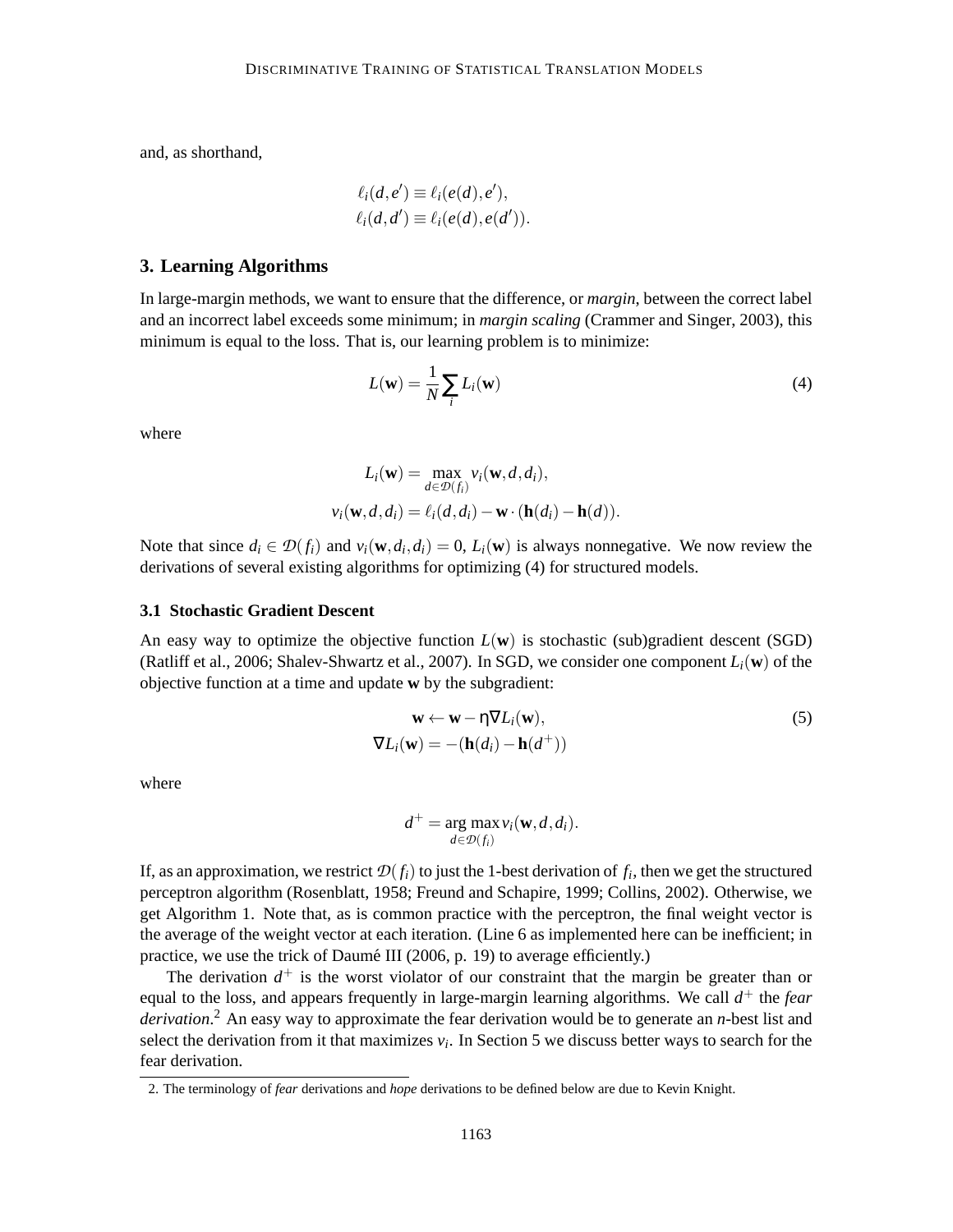**Algorithm 1** Stochastic gradient descent

**Require:** training examples  $(f_1, e_1), \ldots, (f_N, e_N)$ 1:  $\mathbf{w} \leftarrow \mathbf{0}$ 2:  $\mathbf{s} \leftarrow \mathbf{0}, t \leftarrow 0$ 3: **while** not converged **do** 4: **for**  $i \in \{1, ..., N\}$  in random order **do** 5: UPDATEWEIGHTS(**w**,*i*) 6:  $\mathbf{s} \leftarrow \mathbf{s} + \mathbf{w}$ 7:  $t \leftarrow t+1$ 8:  $\mathbf{w} \leftarrow \mathbf{s}/t$ 9: **procedure** UPDATEWEIGHTS(**w**, i) 10: *d*  $+$  ← arg max<sub>*d*∈*D*(*f*<sub>*i*</sub>)</sub>  $v_i$ (**w**,*d,d*<sub>*i*</sub>) 11:  $\mathbf{w} \leftarrow \mathbf{w} + \eta(\mathbf{h}(d_i) - \mathbf{h}(d^+))$ 

# **3.2 MIRA**

Kivinen and Warmuth (1996) derive SGD from the following update:

$$
\mathbf{w} \leftarrow \argmin_{\mathbf{w}'} \left( \frac{1}{2\eta} ||\mathbf{w}' - \mathbf{w}||^2 + L_i(\mathbf{w}') \right) \tag{6}
$$

where the first term, the *conservativity* term, prevents us from moving too far in a single iteration. Taking partial derivatives and setting to zero, we get

$$
\mathbf{w}' - \mathbf{w} + \eta \nabla L_i(\mathbf{w}') = 0.
$$

If we make the approximation  $\nabla L_i(\mathbf{w}') \approx \nabla L_i(\mathbf{w})$ , we get the gradient-descent update again:

$$
\mathbf{w} \leftarrow \mathbf{w} - \eta \nabla L_i(\mathbf{w}).
$$

But the advantage of using (6) without approximation is that it will not overshoot the optimum if the step size η happens to be too large. This is the Margin Infused Relaxed Algorithm (MIRA) of Crammer and Singer (2003).

The MIRA update (6) replaces the procedure UPDATEWEIGHTS in Algorithm 1. It is more commonly presented as a quadratic program (QP):

minimize 
$$
\frac{1}{2\eta} ||\mathbf{w}' - \mathbf{w}||^2 + \xi_i
$$
  
subject to  $v_i(\mathbf{w}', d, d_i) - \xi_i \le 0 \quad \forall d \in \mathcal{D}(f_i)$ 

where  $\xi_i$  is a slack variable.<sup>3</sup> (Note that  $\xi_i \ge 0$  since  $d_i \in \mathcal{D}(f_i)$  and  $v_i(\mathbf{w}', d_i, d_i) = 0$ .) The Lagrangian is:

$$
\mathcal{L} = \frac{1}{2\eta} \|\mathbf{w}' - \mathbf{w}\|^2 + \xi_i + \sum_{d \in \mathcal{D}(f_i)} \alpha_d(v_i(\mathbf{w}', d, d_i) - \xi_i). \tag{7}
$$

<sup>3.</sup> Watanabe et al. (2007) use a different slack variable ξ*id* for each hypothesis *d*, which leads to a different update than the one derived below.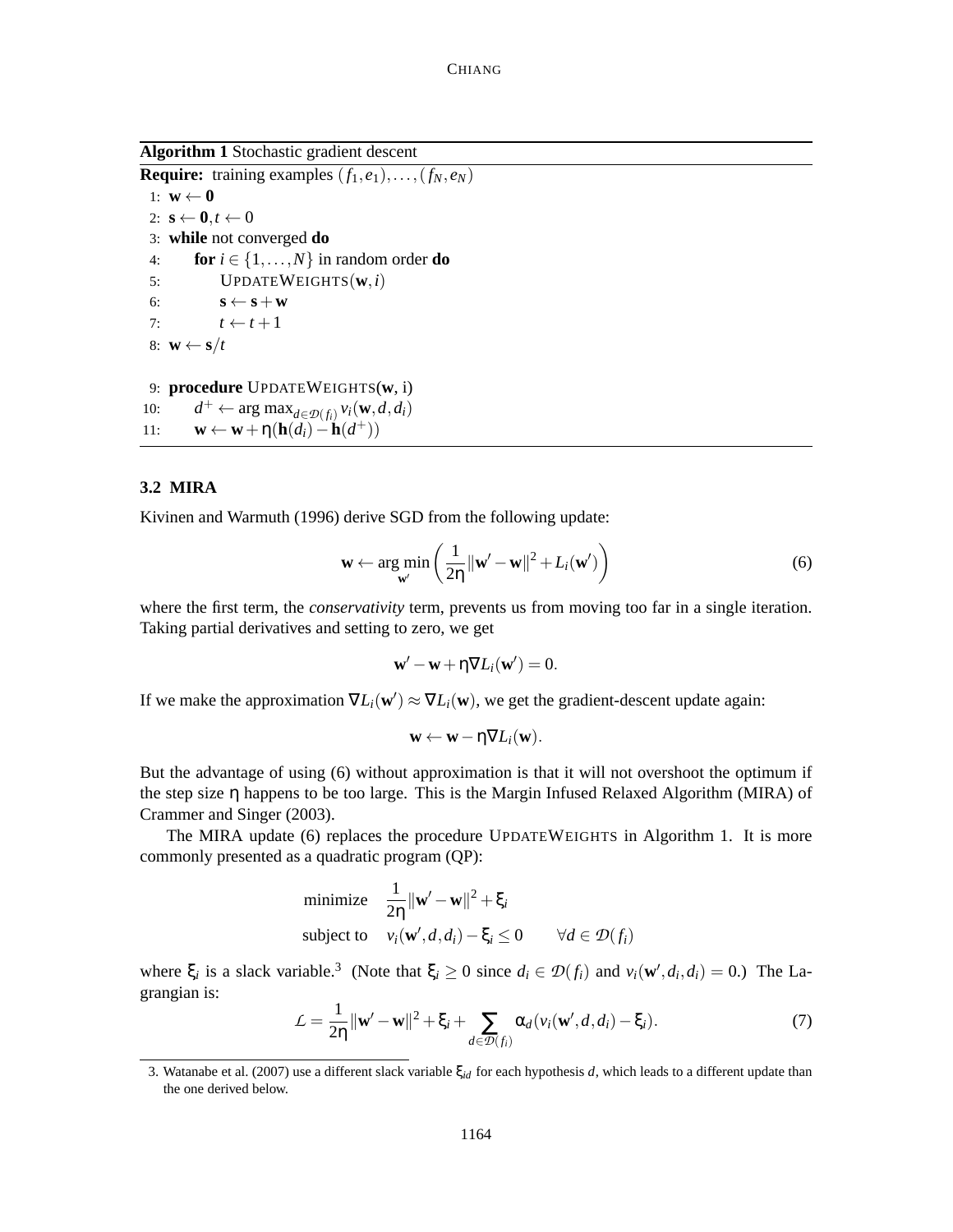Setting partial derivatives to zero gives:

$$
\mathbf{w}' = \mathbf{w} + \eta \sum_{d \in \mathcal{D}(f_i)} \alpha_d (\mathbf{h}(d_i) - \mathbf{h}(d))
$$

$$
\sum_{d \in \mathcal{D}(f_i)} \alpha_d = 1.
$$

Substituting back into (7), we get the following dual problem:

$$
\begin{array}{ll}\text{maximize} & -\frac{\eta}{2} \left\| \sum_{d \in \mathcal{D}(f_i)} \alpha_d (\mathbf{h}(d_i) - \mathbf{h}(d)) \right\|^2 + \sum_{d \in \mathcal{D}(f_i)} \alpha_d v_i(\mathbf{w}, d, d_i) \\ \text{subject to} & \sum_{d \in \mathcal{D}(f_i)} \alpha_d = 1 \\ & \alpha_d \geq 0 \qquad \forall d \in \mathcal{D}(f_i). \end{array}
$$

In machine translation, and in structured prediction in general, the number of hypotheses in  $\mathcal{D}(f_i)$ , and therefore the number of constraints in the QP, can be exponential or worse. Watanabe et al. (2007) use the 1 best or 10 best hypotheses. In an earlier version of this work (Chiang et al., 2008b), we used the top 10 fear derivations.<sup>4</sup> Here, we use the cutting-plane algorithm of Tsochantaridis et al. (2004), which repeatedly recomputes the fear derivation and adds it to a working set  $S_i$ of derivations on which the QP is optimized (Algorithm 2). A new fear derivation is added to the working set only if it is a worse violator by a certain margin  $(\epsilon)$ ; otherwise, the algorithm terminates.

The procedure OPTIMIZESET solves the QP restricted to  $S_i$  by sequential minimal optimization (Platt, 1998), in which we repeatedly select a pair of derivations  $d', d''$  and optimize their dual variables α<sub>d'</sub>, α<sub>d''</sub>. The function SELECTPAIR uses the heuristics suggested by Taskar (2004, p. 80) to select a pair of constraints: one must violate one of the KKT conditions  $(\alpha_d(v_i(\mathbf{w}',d,d_i)-\xi_i))$ 0), and the other must allow the objective to be improved. The procedure OPTIMIZEPAIR optimizes a single pair of dual variables. This optimization is exact and can be derived as follows. Suppose we have current suboptimal weights  $\mathbf{w}(\alpha) = \mathbf{w} + \eta \sum \alpha_d (\mathbf{h}(d_i) - \mathbf{h}(d))$ , and we want to increase  $\alpha_{d'}$ by δ and decrease  $\alpha_{d''}$  by δ. Then we get the following optimization in a single variable, δ:

maximize 
$$
-\frac{\eta}{2} \left\| \sum_{d} \alpha_d (\mathbf{h}(d_i) - \mathbf{h}(d)) + \delta(-\mathbf{h}(d') + \mathbf{h}(d'')) \right\|^2 + \delta(v_i(\mathbf{w}, d', d_i) - v_i(\mathbf{w}, d'', d_i))
$$
  
subject to 
$$
-\alpha_{d'} \leq \delta \leq \alpha_{d''}.
$$
 (8)

Setting the partial derivative with respect to  $\delta$  equal to zero, we get

$$
\delta = \frac{\eta \sum_{d} \alpha_{d}(\mathbf{h}(d_{i}) - \mathbf{h}(d)) \cdot (\mathbf{h}(d') - \mathbf{h}(d'')) + v_{i}(\mathbf{w}, d', d_{i}) - v_{i}(\mathbf{w}, d'', d_{i})}{\eta ||\mathbf{h}(d') - \mathbf{h}(d'')||^{2}}
$$
  
= 
$$
\frac{(\mathbf{w}(\alpha) - \mathbf{w}) \cdot (\mathbf{h}(d') - \mathbf{h}(d'')) + v_{i}(\mathbf{w}, d', d_{i}) - v_{i}(\mathbf{w}, d'', d_{i})}{\eta ||\mathbf{h}(d') - \mathbf{h}(d'')||^{2}}
$$
  
= 
$$
\frac{v_{i}(\mathbf{w}(\alpha), d', d_{i}) - v_{i}(\mathbf{w}(\alpha), d'', d_{i})}{\eta ||\mathbf{h}(d') - \mathbf{h}(d'')||^{2}}.
$$

<sup>4.</sup> More accurately, we took the union of the 10 best derivations, the top 10 fear derivations, and the top 10 hope derivations (to be defined below).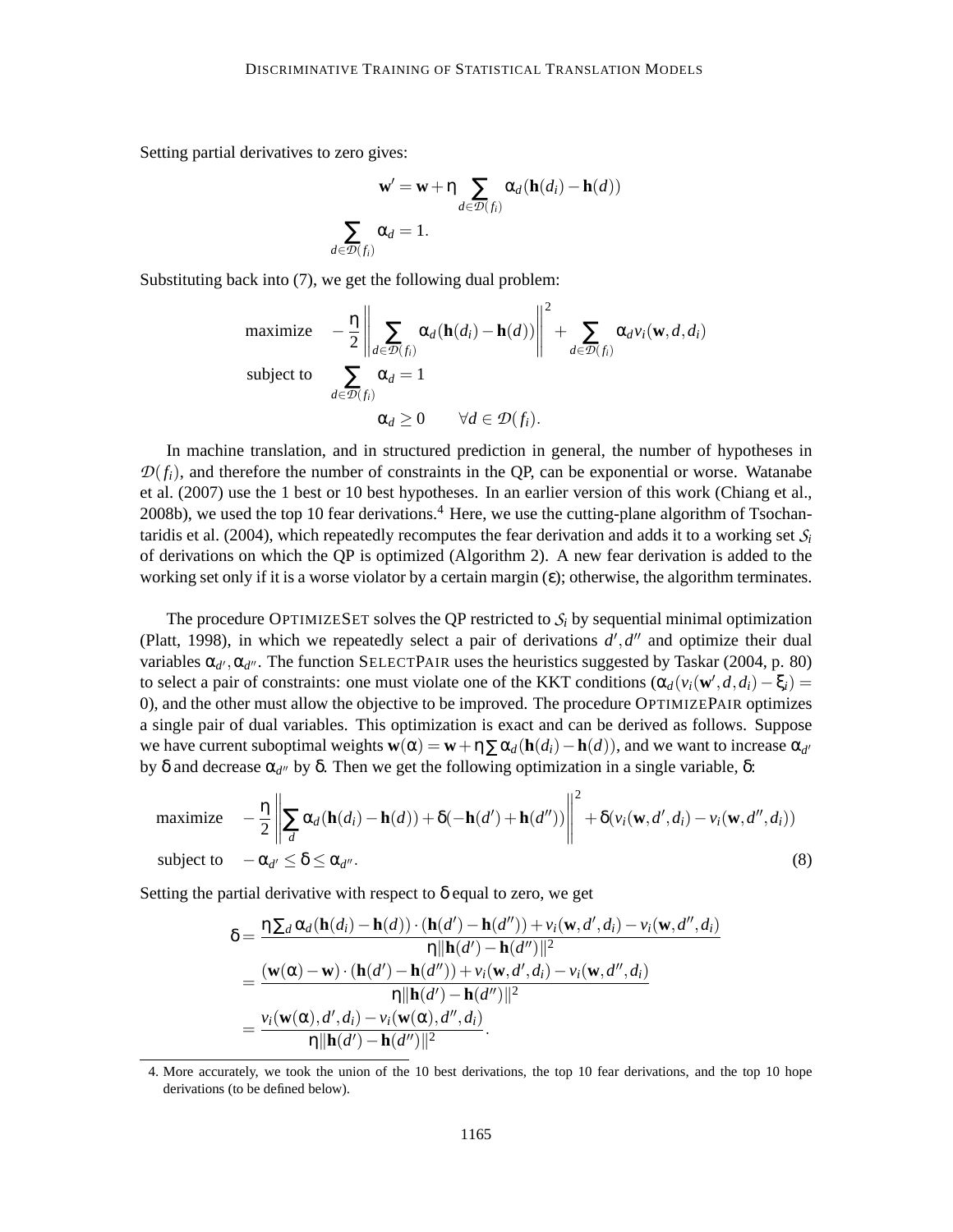**Algorithm 2** MIRA weight update (Tsochantaridis et al., 2004; Platt, 1998; Taskar, 2004)

1: **procedure** UPDATEWEIGHTS(**w**, i) 2:  $ε = 0.01$ 3:  $S_i \leftarrow \{d_i\}$ 4:  $again \leftarrow true$ 5: **while** *again* **do** 6:  $again \leftarrow false$ 7: *d*  $^+$   $\leftarrow$  arg max  $v_i(\mathbf{w}, d, d_i)$ *d*∈*D*(*fi*) 8: **if**  $v_i(\mathbf{w}, d^+, d_i) > \max_i v_i(\mathbf{w}, d, d_i) + \varepsilon$  then *d*∈*S<sup>i</sup>* 9:  $S_i \leftarrow S_i \cup \{d^+\}$ 10: OPTIMIZESET(**w**,*i*) 11:  $again \leftarrow true$ 12: **procedure** OPTIMIZESET(**w**,*i*) 13:  $\alpha_d \leftarrow 0$  for  $d \in S_i$ 14:  $\alpha_{d_i} \leftarrow 1$ 15:  $iterations \leftarrow 0$ 16: **while** *iterations* < 1000 **do** 17:  $\textit{iterations} \leftarrow \textit{iterations} + 1$ 18: *d*  $', d'' \leftarrow$  SELECTPAIR $(\mathbf{w}, i)$ 19: **if**  $d'$ ,  $d''$  not defined **then** 20: **return** 21: **OPTIMIZEPAIR** $(\mathbf{w}, i, d', d'')$ 22: **function** SELECTPAIR(**w**,*i*) 23:  $\epsilon = 0.01$ 24: **for**  $d' \in S_i$  **do** 25:  $v_{max} \leftarrow \max_{d'' \neq d'} v_i(\mathbf{w}, d'', d_i)$ 26: **if**  $\alpha_{d'} = 0$  and  $v_i(\mathbf{w}, d', d_i) > v_{max} + \varepsilon$  then 27: **if**  $\exists d'' \neq d'$  such that  $\alpha_{d''} > 0$  **then** 28: **return** *d* ′ ,*d* ′′ 29: **if**  $\alpha_{d'} > 0$  and  $v_i(\mathbf{w}, d', d_i) < v_{max} - \varepsilon$  then 30: **if**  $\exists d'' \neq d'$  such that  $v_i(\mathbf{w}, d'', d_i) > v_i(\mathbf{w}, d', d_i)$  then 31: **return**  $d', d''$ 32: **return** undefined 33: **procedure** OPTIMIZEPAIR(**w**,*i*,*d* ′ ,*d* ′′) 34:  $\delta \leftarrow \frac{v_i(\mathbf{w}, d', d_i) - v_i(\mathbf{w}, d'', d_i)}{\mathbf{w} \mathbf{u} \cdot (\mathbf{w}) - \mathbf{v}(\mathbf{w}, d'') \cdot \mathbf{v}(\mathbf{w})}$  $\eta \|\mathbf{h}(d') - \mathbf{h}(d'') \|^2$ 35:  $\delta \leftarrow \max(-\alpha_{d'}, \min(\alpha_{d''}, \delta))$ 36:  $\alpha_{d'} \leftarrow \alpha_{d'} + \delta; \, \alpha_{d''} \leftarrow \alpha_{d''} - \delta$ 37: **w** ← **w** − ηδ(**h**(*d'*) − **h**(*d''*))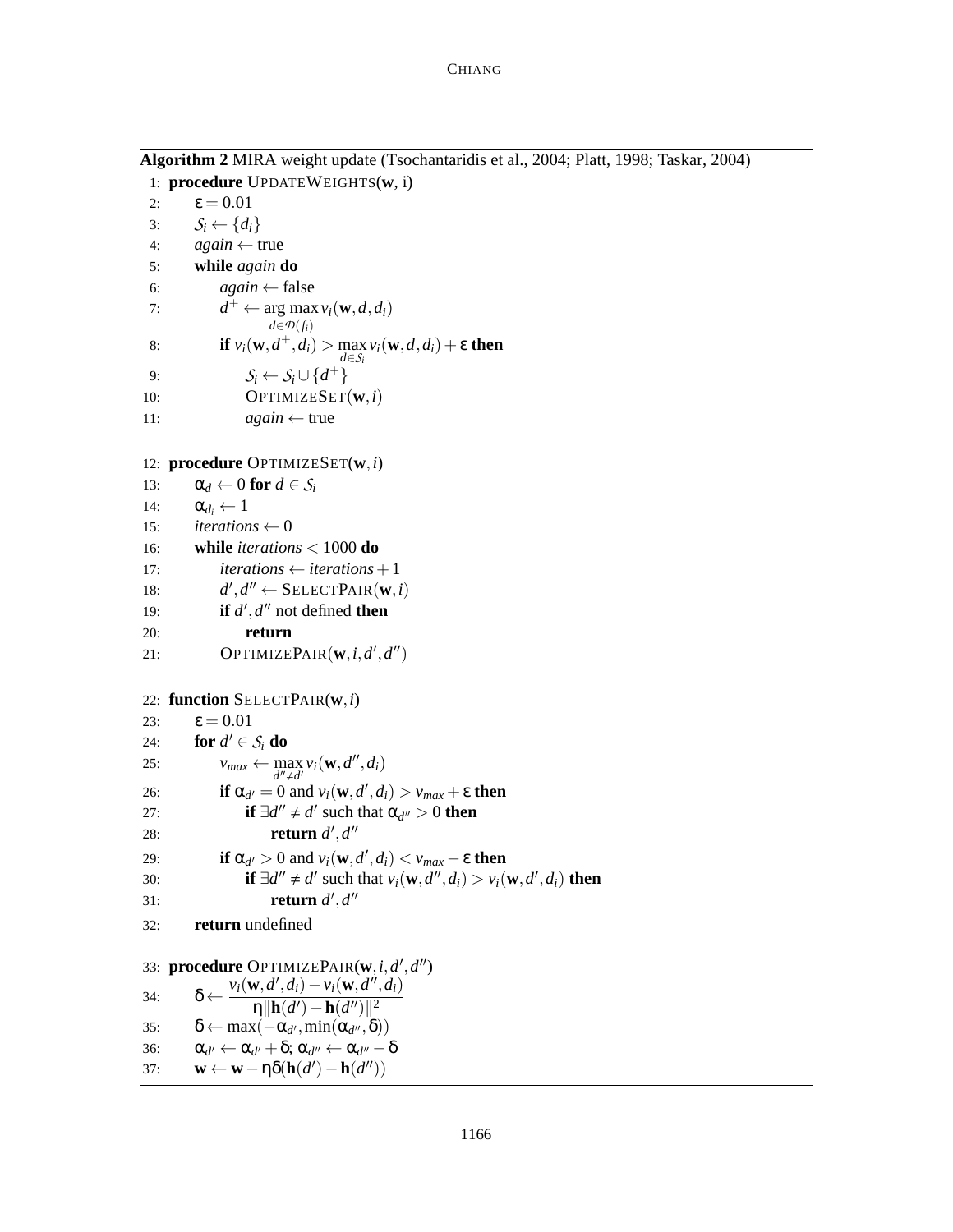But in order to maintain constraint (8), we clip  $\delta$  to the interval  $[-\alpha_{d'}, \alpha_{d''}]$  (line 35).

At the end of training, following McDonald et al. (2005), we average all the weight vectors obtained at each iteration, just as in the averaged perceptron.

#### **3.3 AROW**

The conservativity term in (6) assumes that it is equally risky to move **w** in any direction, but this is not the case in general. For example, even a small change in the language model weights could result in a large change in translation length and fluency, whereas large changes in features like those attached to number-translation rules have a relatively small effect.

Imagine that we choose a feature of our model,  $h_j$ , and replace it with the feature  $h_j \cdot c$  while replacing its weight with *wj*/*c*. This change has no effect on the scores assigned to derivations or the translations generated, so intuitively one would hope that it also has no effect on learning. However, it is easy to see that our online algorithms in fact apply updates that are *c* times bigger, and relative to the new weight,  $c^2$  times bigger.

A number of approaches are suggested in the literature to address this problem, for example, the second-order perceptron (Cesa-Bianchi et al., 2005), confidence-weighted learning (Dredze et al., 2008), and Adaptive Regularization of Weights or AROW (Crammer et al., 2009). AROW replaces the weight vector **w** with a Gaussian distribution over weight vectors,  $\mathcal{N}(\mathbf{w}, \Sigma)$ . The conservativity term in (6) accordingly changes from a Euclidean distance to a Kullback-Leibler distance. In addition, a new term is introduced that causes the confidence in the weights to increase over time (in AROW's predecessor (Dredze et al., 2008), it was motivated as the variance of *Li*).

$$
\mathbf{w}, \Sigma \leftarrow \underset{\mathbf{w}', \Sigma'}{\arg \min} \left( \mathrm{KL} \left( \mathcal{N}(\mathbf{w}', \Sigma') \, \| \, \mathcal{N}(\mathbf{w}, \Sigma) \right) + L_i(\mathbf{w}') + \frac{\lambda}{2} \mathbf{x}^\mathsf{T} \Sigma' \mathbf{x} \right).
$$

In the original formulation of AROW for binary classification, **x** is the instance vector. Here, we set it to  $\sum_{d \in S_i} \alpha_d (\mathbf{h}(d_i) - \mathbf{h}(d))$ , even though the  $\alpha_d$  aren't known in advance; in practice, they are known by the time they are needed.

With the KL distance between the two Gaussians written out explicitly, the quantity we want to minimize is:

$$
\frac{1}{2}\left(\log \frac{\det \Sigma}{\det \Sigma'} + \text{Tr}\left(\Sigma^{-1}\Sigma'\right) + (\mathbf{w}' - \mathbf{w})^{\text{T}}\Sigma^{-1}(\mathbf{w}' - \mathbf{w}) - D\right) + L_i(\mathbf{w}') + \frac{\lambda}{2}\mathbf{x}^{\text{T}}\Sigma'\mathbf{x}
$$

where *D* is the number of features. We minimize with respect to  $w'$  and  $\Sigma'$  separately. If we drop terms not depending on **w** ′ , we get:

$$
\mathbf{w} \leftarrow \argmin_{\mathbf{w}'} \frac{1}{2} (\mathbf{w}' - \mathbf{w})^{\mathsf{T}} \Sigma^{-1} (\mathbf{w}' - \mathbf{w}) + L_i(\mathbf{w}')
$$

which is the same as MIRA (6) except that  $\Sigma$  has taken the place of  $\eta$ . This leads to Algorithm 3, which modifies Algorithm 2 in two ways. First, line 34 is replaced with:

$$
\delta \leftarrow \frac{v_i(\mathbf{w}, d', d_i) - v_i(\mathbf{w}, d'', d_i)}{(\mathbf{h}(d') - \mathbf{h}(d''))\Sigma(\mathbf{h}(d') - \mathbf{h}(d''))}
$$

and line 37 is replaced with:

$$
\mathbf{w} \leftarrow \mathbf{w} - \Sigma \delta(\mathbf{h}(d') - \mathbf{h}(d'')).
$$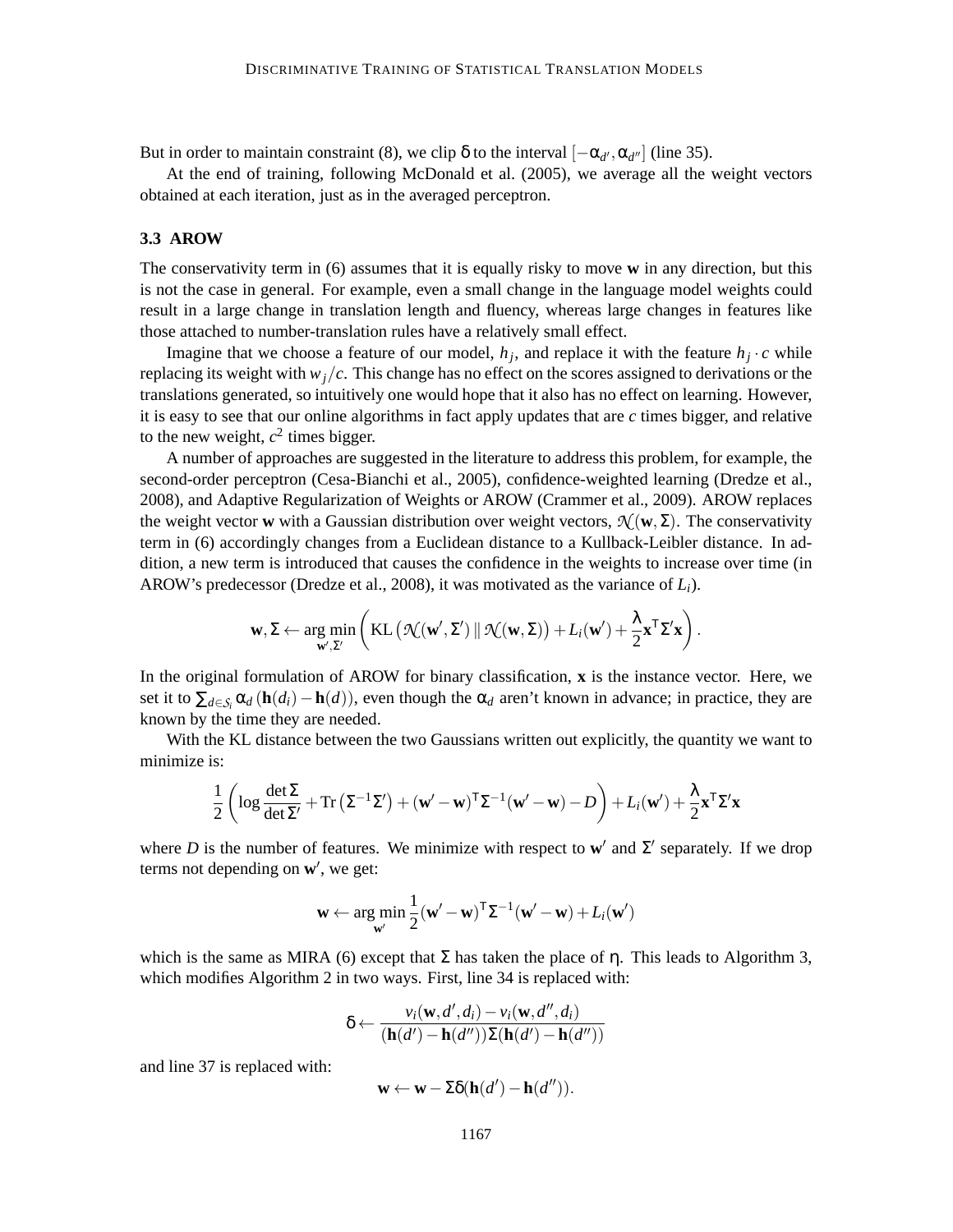Next, we turn to  $\Sigma$ . Setting partial derivatives with respect to  $\Sigma'$  to zero, and using the fact that  $\Sigma'$  is symmetric, we get (Petersen and Pedersen, 2008):

$$
\frac{1}{2}\left(-\boldsymbol{\Sigma}'^{-1}+\boldsymbol{\Sigma}^{-1}\right)+\frac{\lambda}{2}\mathbf{x}^T\mathbf{x}=0.
$$

This leads to the AROW update, which follows the update for **w** (line 5 in Algorithm 1):

 $\Sigma^{-1} \leftarrow \Sigma^{-1} + \lambda \mathbf{x}^{\mathsf{T}} \mathbf{x}.$ 

We initialize  $\Sigma$  to  $\eta_0I$  and then update it at each iteration using this update; following Crammer et al. (2009), we keep only the diagonal elements of  $\Sigma$ .

**Algorithm 3** AROW (Crammer et al., 2009) **Require:** training examples  $(f_1, e_1), \ldots, (f_N, e_N)$ 1:  $\mathbf{w} \leftarrow \mathbf{0}$ 2:  $\Sigma \leftarrow \eta_0 I$ 3:  $\mathbf{s} \leftarrow \mathbf{0}, t \leftarrow 0$ 4: **while** not converged **do** 5: **for**  $i \in \{1, ..., N\}$  in random order **do** 6: UPDATEWEIGHTS $(\mathbf{w}, i)$  ⇒ Algorithm 2 7: **s**  $\leftarrow$  **s** + **w** 8:  $t \leftarrow t+1$ 9:  $\mathbf{x} \leftarrow \sum_{d \in \mathcal{S}_i}$  $\alpha_d$  (**h**( $d_i$ ) − **h**( $d$ )) 10:  $\Sigma^{-1} \leftarrow \Sigma^{-1} + \lambda \operatorname{diag}(x_1^2, ..., x_n^2)$ 11:  $\mathbf{w} \leftarrow \mathbf{s}/t$ 12: **procedure** OPTIMIZEPAIR( $w$ ,*i*, $d'$ , $d''$ ) 13:  $\delta \leftarrow \frac{v_i(\mathbf{w}, d', d_i) - v_i(\mathbf{w}, d'', d_i)}{(1 - \mu_i)(1 - \mu_i)(1 - \mu_i)(1 - \mu_i)}$  $(\mathbf{h}(d') - \mathbf{h}(d''))\Sigma(\mathbf{h}(d') - \mathbf{h}(d''))$ 14:  $\delta \leftarrow \max(-\alpha_{d'}, \min(\alpha_{d''}, \delta))$ 15: α*<sup>d</sup>*  $\gamma \leftarrow \alpha_{d'} + \delta$ 16:  $\alpha_{d''} \leftarrow \alpha_{d''} - \delta$ 17: **w** ← **w** −  $\Sigma \delta(\mathbf{h}(d') - \mathbf{h}(d''))$ .

#### **4. The Reference Derivation**

We have been assuming that  $d_i$  is the derivation of the reference translation  $e_i$ . However, this is not always possible or even desirable. In this section, we discuss some alternative choices for *d<sup>i</sup>* .

## **4.1 Bold/Max-BLEU Updating**

It can happen that there does not exist any derivation of *e<sup>i</sup>* , for example, if *e<sup>i</sup>* contains a word never seen before in training. In this case, Liang et al. (2006), in the scheme they call *bold updating*,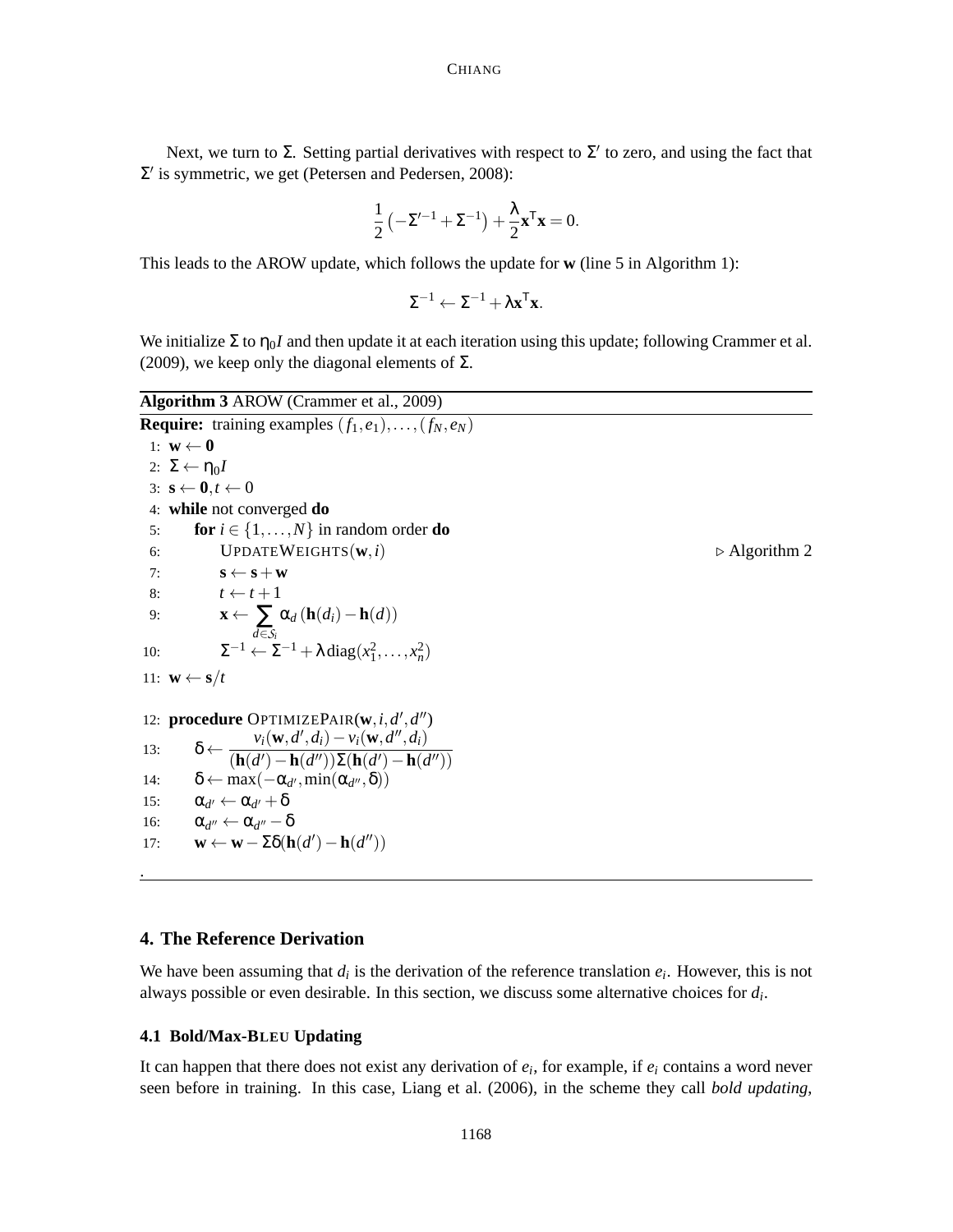simply skip the sentence. Another approach, called *max-*BLEU *updating* (Tillmann and Zhang, 2006; Arun and Koehn, 2007), is to try to find the derivation with the highest BLEU score. However, Liang et al. find that even when it is possible to find a  $d_i$  that exactly generates  $e_i$ , it is not necessarily desirable to update the model towards it, because it may be a *bad derivation* of a *good translation*.

For example, consider the following Arabic sentence (written left-to-right in Buckwalter romanization) with English glosses:

sd blocked piece of biscuit salted qTEp mn AlkEk AlmmlH " brytzl " Hlqh " pretzel " his-throat . .

A very literal translation might be,

A piece of a salted biscuit, a "pretzel," blocked his throat.

But the reference translation is in fact:

A pretzel, a salted biscuit, became lodged in his throat.

While accurate, this translation swaps grammatical roles in a way that is still difficult for statistical MT systems to model. If the system happens to have some bad rules that translate *sd qTEp mn* as *a pretzel* and *" brytzl "* as *became lodged in*, then it can use these bad rules to obtain a perfect translation, but using this derivation as the reference derivation would only reinforce the use of these bad rules. A derivation of the more literal translation would probably serve better as the reference translation. What we need is a *good derivation* of a *good translation*.

#### **4.2 Local Updating**

The most common way to do this has been to generate the *n*-best derivations according to the model and to choose the one with the lowest loss (Och and Ney, 2002). Liang et al. (2006) call this *local updating*. Watanabe et al. (2007) generate a 1000-best list and select either the derivation with lowest loss or the 10 derivations with lowest loss. The idea is that restricting to derivations with a higher model score will filter out derivations that use bad, low-probability rules. Normally one uses an *n*-best list as a proxy for the whole space of derivations, so that the larger *n* is, the better; in this case, however, as *n* increases, local updating approaches max-BLEU updating, which is what we are trying to avoid. It is not clear what the optimal  $n$  is, and whether it depends on factors such as sentence length or pruning.

#### **4.3 Hope Derivations**

Here, we propose an approach that ties the choice of *d<sup>i</sup>* more closely to the model. We suppose that for each  $f_i$ , the reference derivation  $d_i$  is unknown, and it doesn't necessarily derive the reference translation  $e_i$ , but we add a term to the objective function that says that we want  $d_i$  to have low loss relative to *e<sup>i</sup>* .

$$
\mathbf{w} \leftarrow \argmin_{\mathbf{w}'} \min_{d_i \in \mathcal{D}(f_i)} \left( \frac{1}{2\eta} ||\mathbf{w}' - \mathbf{w}||^2 + \max_{d \in \mathcal{D}(f_i)} v_i(\mathbf{w}', d, d_i) + (1 - \mu)\ell_i(d_i, e_i) \right).
$$

The parameter  $\mu < 0$  controls how strongly we want  $d_i$  to have low loss.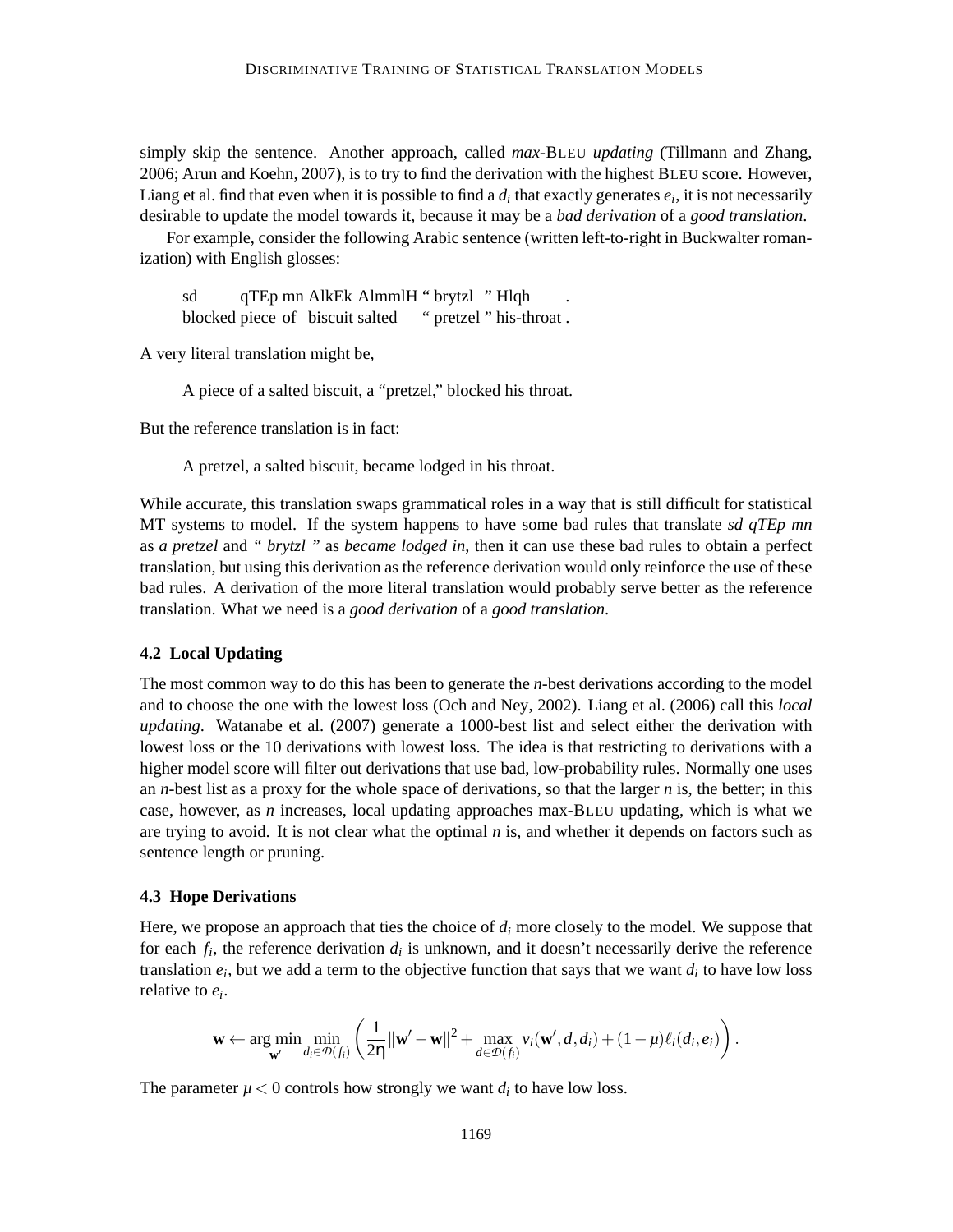We first optimize with respect to  $d_i$ , holding  $\mathbf{w}'$  constant. Then the optimization reduces to

$$
d_i = \underset{d \in \mathcal{D}(f_i)}{\arg \max} (\mu \ell_i(d, e_i) + \mathbf{w} \cdot \mathbf{h}(d)). \tag{9}
$$

Then, we optimize with respect to  $w'$ , holding  $d_i$  constant. Since this is identical to (6), we can use any of the algorithms presented in Section 3.

We call *d<sup>i</sup>* chosen according to (9) the *hope* derivation. Unlike the fear derivation, it is parameterized by  $\mu$ . If we let  $\mu = -1$ , the definition of the hope derivation becomes conveniently symmetric with the fear derivation:

$$
d_i = \underset{d \in \mathcal{D}(f_i)}{\arg \max} (-\ell_i(d, e_i) + \mathbf{w} \cdot \mathbf{h}(d)).
$$

Both the hope and fear derivations try to maximize the model score, but the fear derivation maximizes the loss whereas the hope derivation minimizes the loss.

#### **5. Searching for Hope and Fear**

As mentioned above, one simple way of approximating either the hope or fear derivation is to generate an *n*-best list and choose from it the derivation that maximizes (9) or  $v_i$ , respectively. But Figure 1 shows that this approximation can be quite poor in practice, because the *n*-best list covers such a small portion of the entire search space. Increasing *n* would help (and, unlike with local updating, the larger  $n$  is, the better), but could become inefficient.

Instead, we use a dynamic program, analogous to the Viterbi algorithm, to directly search for the hope/fear derivations in the forest. (For efficiency, we reuse the forest that is previously used to search for the Viterbi derivation—an approximation, because this forest is pruned using the model score.) If our loss function were decomposable onto hyperedges, this would be a simple matter of setting the hyperedge weights to  $\mathbf{w} \cdot \mathbf{h}(\mathbf{v} \to \mathbf{v}) \pm \ell_i(\mathbf{v} \to \mathbf{v})$  and running the Viterbi algorithm. However, our loss function is not hyperedge-decomposable, so we must resort to approximations.

## **5.1 Towards Hyperedge-level BLEU**

We begin by attempting to decompose the component scores **b** onto hyperedges. First, we need to be able to calculate  $g_k(v \to v)$ , the set of *k*-grams introduced by the hyperedge  $(v \to v)$ . This turns out to be fairly easy, because nearly all decoder implementations have a mechanism for scoring a *k*-gram language model, which is a feature of the form

$$
h_{LM_k}(d)=\sum_{w_1\cdots w_k\in g_k(e(d))}\log P(w_k\mid w_1\cdots w_{k-1}).
$$

Since  $h_{LM_k}$  is decomposable onto hyperedges by assumption, it is safe to assume that  $g_k$  is also decomposable onto hyperedges, and so is *nk*, which is the cardinality of *gk*.

But *m<sup>k</sup>* is not as easy to decompose, because of "clipping" of *k*-gram matches. Suppose our reference sentence is

Australia is one of the few countries that have diplomatic relations with North Korea

and we have two partial translations

the few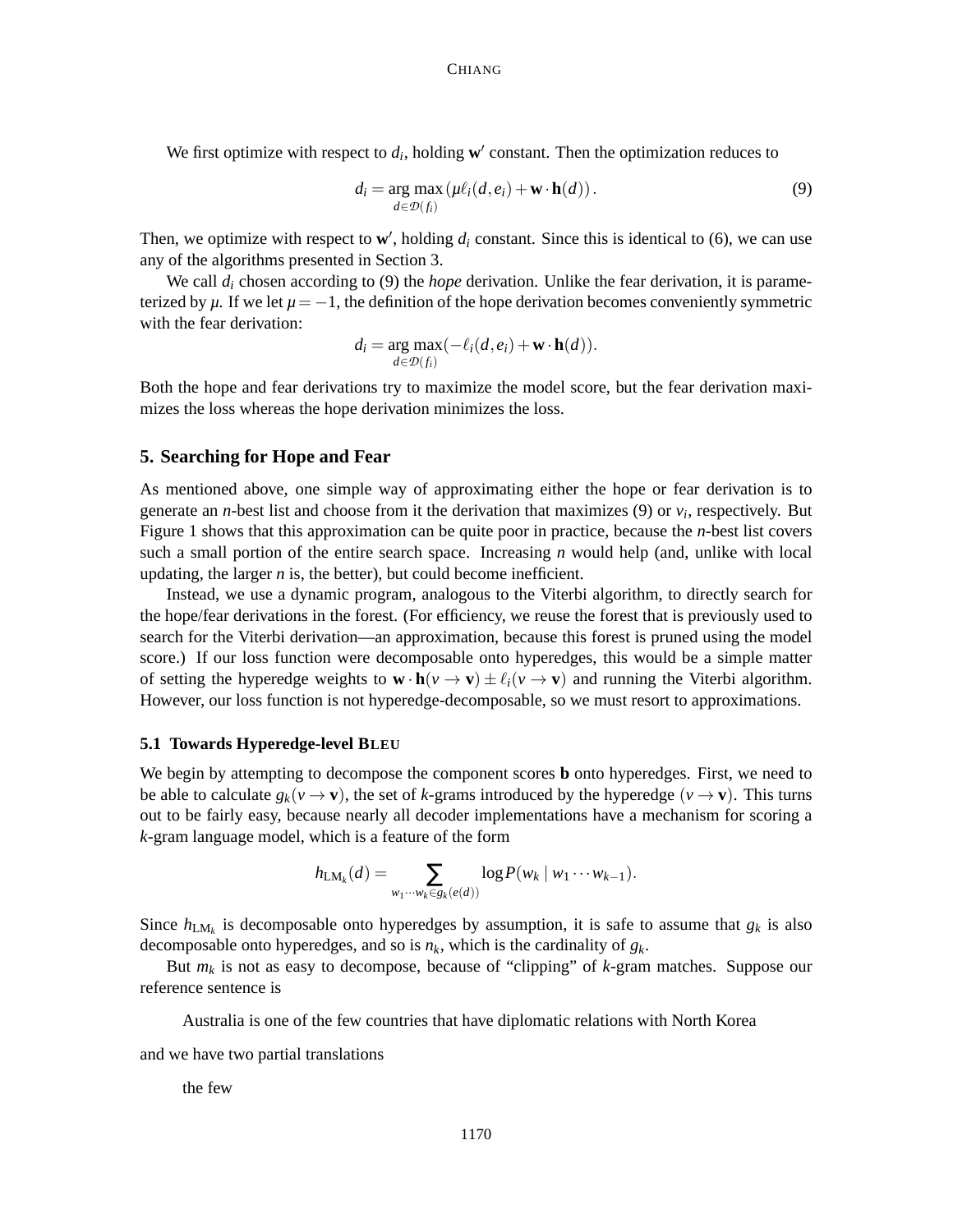

Figure 1: Using loss-augmented inference to search for fear translations in the whole forest is better than searching in the *n*-best list. Each point represents a derivation. The red square in the upper-right is the fear derivation obtained by loss-augmented inference, whereas the red square inside the box labeled "100-best" is the fear derivation selected from the 100-best list. (The gray circles outside the box are 100 random samples from the forest.)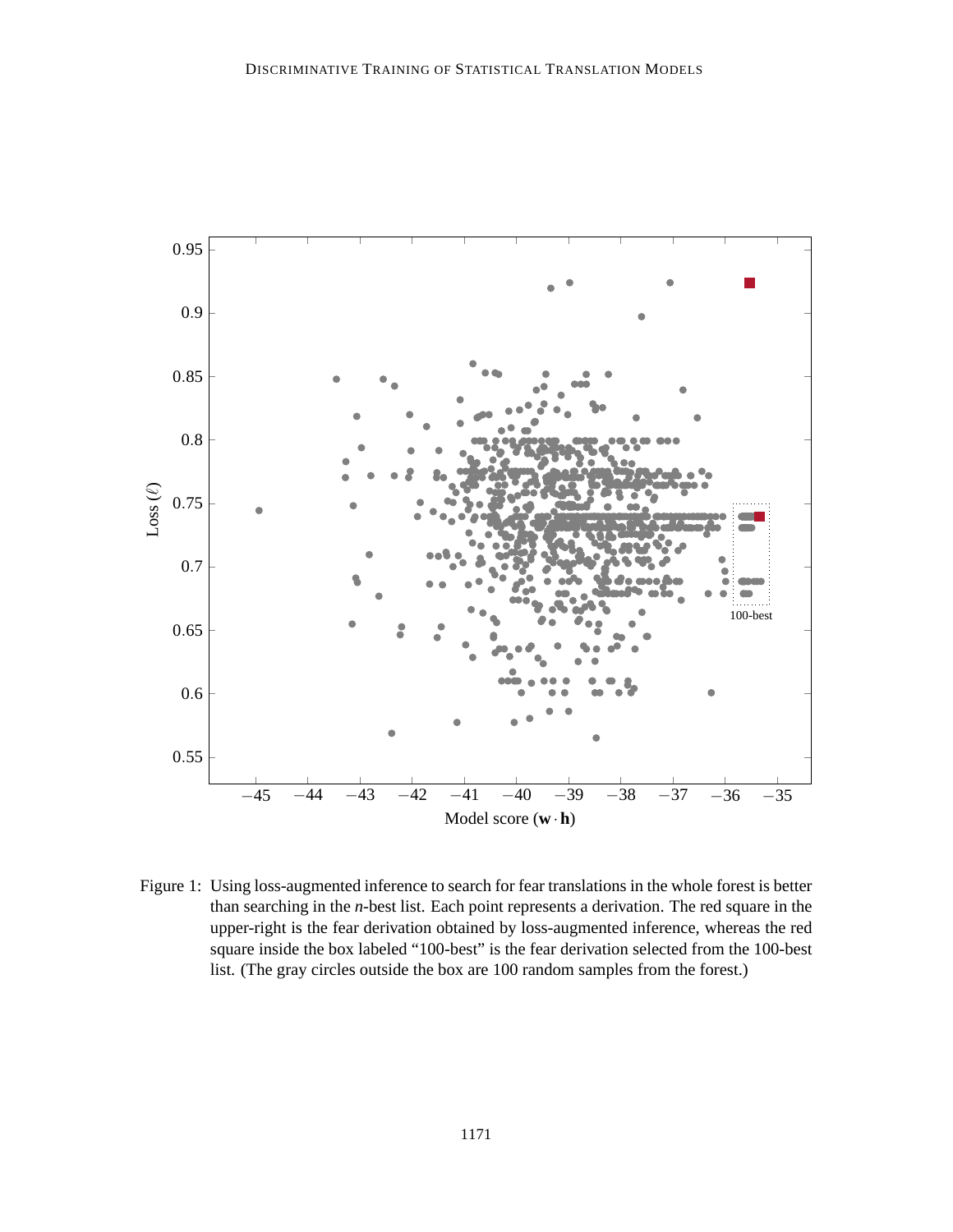the countries

then for both,  $m_1 = 2$ . But if we combine them into

the few the countries

then  $m_1$  is not  $2+2=4$ , but 3, because *the* only occurs once in the reference sentence. In order to decompose  $m_k$  exactly, we would have to structure the forest hypergraph so that subderivations with different  $g_k$  are rooted at different nodes, resulting in an exponential blowup. Therefore, following Dreyer et al. (2007), we use *unclipped* counts of *n*-gram matches, which are not limited to the number of occurrences in the reference $(s)$ , in place of  $(1)$ :

$$
m_k = |g_k(c) \cap g_k(r)^*|.
$$

These counts are easily decomposable onto hyperedges.

Finally, in order to decompose ρ, if there are multiple references, we can't use the standard definition of  $\rho$  in (2); instead we use the average reference length. Then we can apportion  $\rho$  among hyperedges according to how much of the input sentence they consume:

$$
\rho(\nu \to \mathbf{v}) = \frac{\rho}{|f_i|} \left( |f(\nu)| - \sum_{\nu' \in \mathbf{v}} |f(\nu')| \right) \tag{10}
$$

where  $f(v)$  is the part of the input sentence covered by the subderivation rooted at *v*.

#### **5.2 Forest Reranking**

Appendix A.3, following Tromble et al. (2008), describes a way to fully decompose BLEU onto hyperedges. Here, however, we follow Dreyer et al. (2007), who use a special case of forest reranking (Huang, 2008). To search for the hope or fear derivation, we use the following dynamic program:

$$
vderiv(v) = \underset{d \in \{vderiv(v \to v)\}}{\arg \max} \phi(d)
$$

$$
vderiv(v \to v) = \{v \to v\} \cup \bigcup_{v' \in v} vderiv(v')
$$

where  $\phi$  is one of the following:

$$
\phi(d) = \mathbf{w} \cdot \mathbf{h}(d) + B(\mathbf{b}(d, e_i))
$$
 (hope),  
\n
$$
\phi(d) = \mathbf{w} \cdot \mathbf{h}(d) - B(\mathbf{b}(d, e_i))
$$
 (fear).

Note that maximizing  $\mathbf{w} \cdot \mathbf{h}(d) + B(\mathbf{b}(d, e_i))$  is equivalent to maximizing  $\mathbf{w} \cdot \mathbf{h}(d) - \ell_i(d, e_i)$ , since they differ by only a constant; likewise, maximizing  $\mathbf{w} \cdot \mathbf{h}(d) - B(\mathbf{b}(d, e_i))$  is equivalent to maximizing  $\mathbf{w} \cdot \mathbf{h}(d) + \ell_i(d, e_i)$ .

This algorithm is not guaranteed to find the optimum, however. We illustrate with a counterexample, using  $BLEU-2$  (i.e.,  $K = 2$ ) instead of  $BLEU-4$  for simplicity. Suppose our reference sentence is as above, and we have two partial candidate sentences

1. one of the few nations which maintain ties with the DPRK has been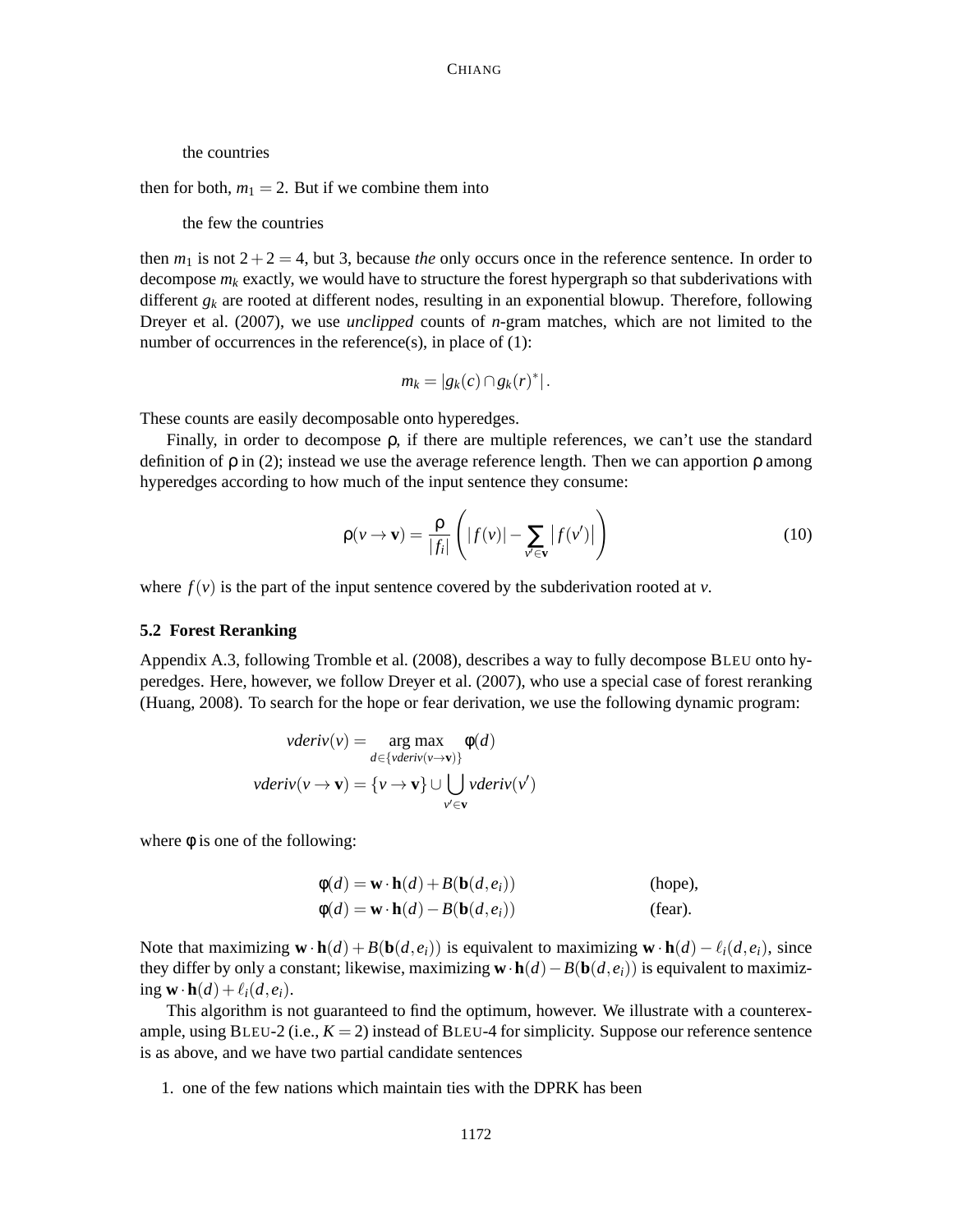2. North Korea with relations diplomatic have that countries few the of one is

Translation #1 has 4 unigram matches and 3 bigram matches, for a BLEU-2 score of  $\sqrt{12/156}$ ; translation #2 has 13 unigram matches and 1 bigram match, for a BLEU-2 score of  $\sqrt{13/156}$ . If we extend both translations, however, with the word *Australia*, giving them each an extra unigram match, then translation #1 gets a BLEU-2 score of  $\sqrt{15/156}$ , and translation #2,  $\sqrt{14/156}$ . Though it does not always find the optimum, it works well enough in practice. After we find a hope or fear derivation, we recalculate its exact BLEU score, without any of the approximations described in this section.

## **6. Parallelization**

Because inference is so slow for the translation task, and especially for the CKY-based decoder we are using, parallelization is critical. Batch learning algorithms like MERT are embarrassingly parallel, but parallelization of online learning is an active research area. Two general strategies have been proposed for SGD. The simpler strategy is to run *p* learners in parallel and then average their final weight vectors afterward (Mann et al., 2009; McDonald et al., 2010; Zinkevich et al., 2010). The more communication-intensive option, known as *asynchronous* SGD, is to maintain a single weight vector and for *p* parallel learners to update it simultaneously (Langford et al., 2009; Gimpel et al., 2010). It is not actually necessary for a learner to wait for the others to finish computing their updates; it can simply update the weight vector and move to the next example.

#### **6.1 Iterative Parameter Mixing**

A compromise between the two is *iterative parameter mixing* (McDonald et al., 2010), in which a master node periodically averages the weight vectors of the learners. At the beginning of each epoch, a master node broadcasts the same initial weight vector to *p* learners, which run in parallel over the training data and send their weight vectors back to the master node. The master averages the *p* weight vectors together to obtain the initial weight vector for the next epoch. At the end of training, the weight vectors from each iteration of each learner are all averaged together to yield the final weight vector.

#### **6.2 Asynchronous MIRA/AROW**

In asynchronous SGD, when multiple learners make simultaneous updates to the master weight vector, the updates are simply summed. Our experience is that this works, but requires carefully throttling back the learning rate η. Here, we focus on asynchronous parallelization of MIRA/AROW. The basic idea is to build forests for several examples in parallel, and optimize the QP over all of them together. However, this would require keeping the forests of all the examples in a shared memory, which would probably be too expensive. Instead, the solution we have adopted (Algorithm 4) is for the learners to broadcast just the working sets  $S_i$  to one another, rather than whole forests. Thus, when each learner works on a training example  $(f_i, e_i)$ , it optimizes the QP on it along with all of the working sets it received from other nodes. It can grow the working set  $S_i$ , but not the working sets it received from other nodes. For AROW, each node maintains its own  $\Sigma$  in addition to its own **w**.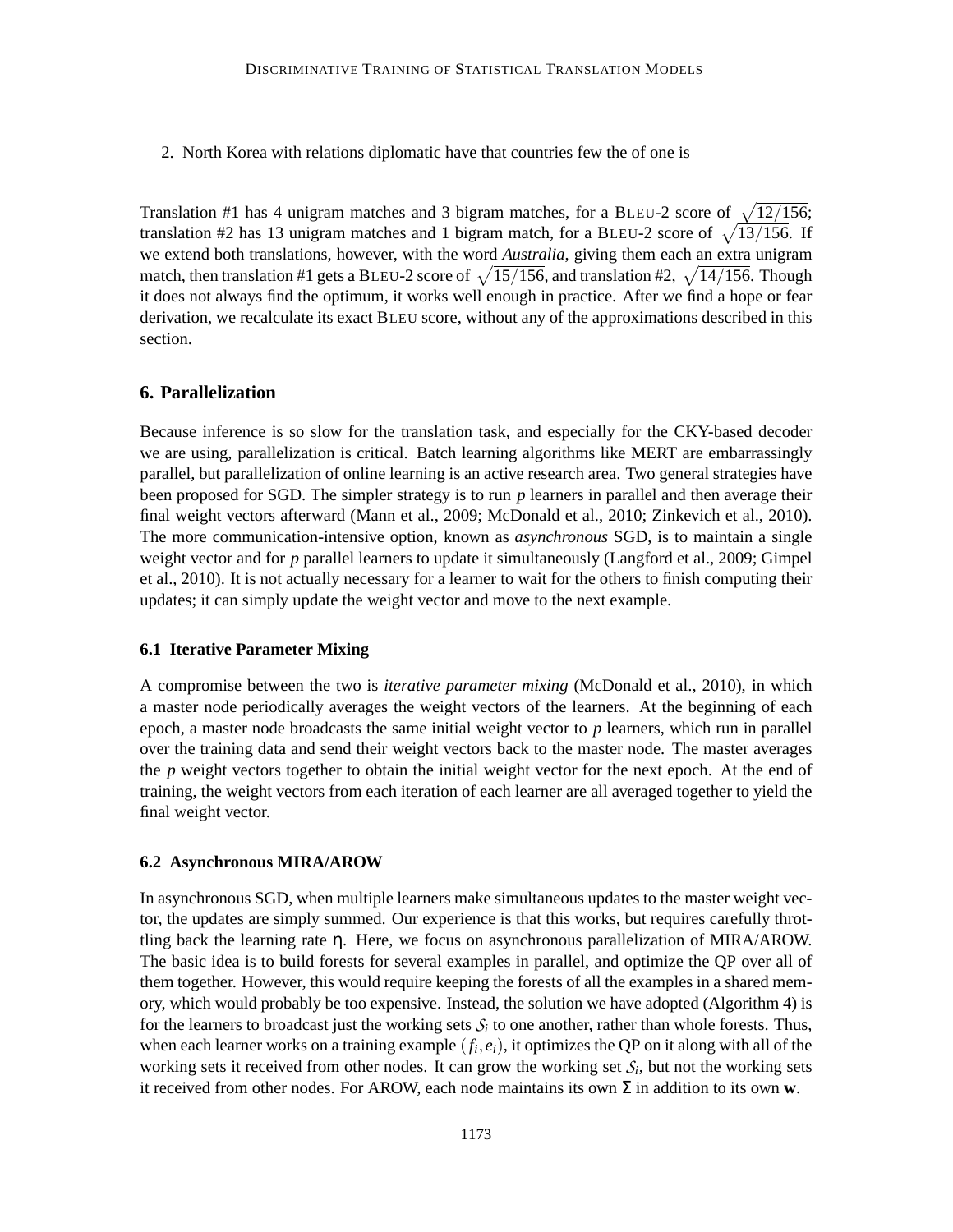|     | <b>Algorithm 4 Asynchronous MIRA</b>                                                                |                              |
|-----|-----------------------------------------------------------------------------------------------------|------------------------------|
|     | 1: $\mathbf{w}_k \leftarrow \mathbf{0}$ for each node k                                             |                              |
|     | 2: $\mathbf{s}_k \leftarrow \mathbf{0}, t_k \leftarrow 0$ for each node k                           |                              |
|     | 3: while not converged do                                                                           |                              |
| 4:  | $T \leftarrow$ training data                                                                        |                              |
| 5:  | for each node $k$ in parallel <b>do</b>                                                             |                              |
| 6:  | while $T \neq \emptyset$ do                                                                         |                              |
| 7:  | pick a random $(f_i, e_i)$ from T and remove it                                                     |                              |
| 8:  | receive working sets $\{S_{i'}   i' \in I\}$ from other nodes                                       |                              |
| 9:  | UPDATEWEIGHTS $(\mathbf{w}_k, i, I)$                                                                |                              |
| 10: | broadcast $S_i$ to other nodes                                                                      |                              |
| 11: | $\mathbf{s}_k \leftarrow \mathbf{s}_k + \mathbf{w}_k$                                               |                              |
| 12: | $t_k \leftarrow t_k + 1$                                                                            |                              |
|     | 13: $\mathbf{w} \leftarrow \frac{\sum_k \mathbf{s}_k}{\sum_k t_k}$                                  |                              |
|     |                                                                                                     |                              |
|     | 14: procedure UPDATEWEIGHTS $(w, i, I)$                                                             |                              |
| 15: | $\epsilon = 0.01$                                                                                   |                              |
| 16: | $S_i \leftarrow \{d_i\}$                                                                            |                              |
| 17: | $again \leftarrow true$                                                                             |                              |
| 18: | while again do                                                                                      |                              |
| 19: | $again \leftarrow false$                                                                            |                              |
| 20: | $d^+ \leftarrow \arg \max v_i(\mathbf{w}, d, d_i)$<br>$d \in \mathcal{D}(f_i)$                      |                              |
| 21: | <b>if</b> $v_i(\mathbf{w}, d^+, d_i) > \max_{d \in S_i} v_i(\mathbf{w}, d, d_i) + \varepsilon$ then |                              |
| 22: | $S_i \leftarrow S_i \cup \{d^+\}\$                                                                  |                              |
| 23: | $again \leftarrow true$                                                                             |                              |
| 24: | if again then                                                                                       |                              |
| 25: | OPTIMIZESETS $(\mathbf{w}, \{i\} \cup I)$                                                           |                              |
|     | 26: procedure OPTIMIZESETS(w, I)                                                                    |                              |
| 27: | for $i \in I$ do                                                                                    |                              |
| 28: | $\alpha_d \leftarrow 0$ for $d \in \mathcal{S}_i$                                                   |                              |
| 29: | $\alpha_{d_i} \leftarrow 1$                                                                         |                              |
| 30: | $again \leftarrow true$                                                                             |                              |
| 31: | iterations $\leftarrow 0$                                                                           |                              |
| 32: | while <i>again</i> and <i>iterations</i> $<$ 1000 do                                                |                              |
| 33: | $again \leftarrow false$                                                                            |                              |
| 34: | <i>iterations</i> $\leftarrow$ <i>iterations</i> + 1                                                |                              |
| 35: | for $i \in I$ do                                                                                    |                              |
| 36: | $d', d'' \leftarrow \text{SELECTPAIR}(\mathbf{w}, i)$                                               | $\triangleright$ Algorithm 2 |
| 37: | if $d', d''$ defined then                                                                           |                              |
| 38: | OPTIMIZEPAIR $(\mathbf{w}, i, d', d'')$                                                             |                              |
| 39: | $again \leftarrow true$                                                                             |                              |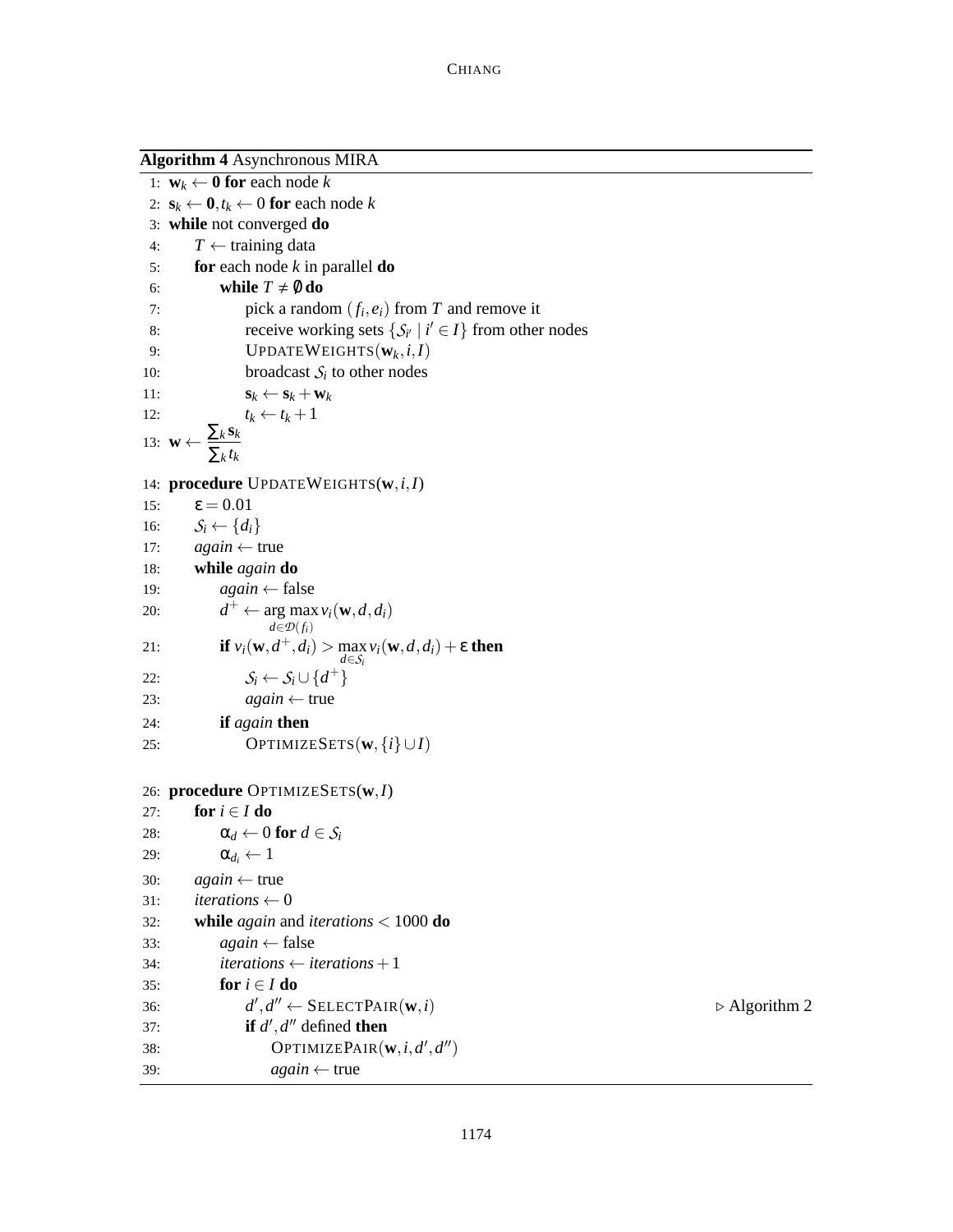## **7. Experiments**

We experimented with the methods described above on the hierarchical phrase-based translation system Hiero (Chiang, 2005, 2007), using two feature sets. The *small* model comprises 13 features: 7 inherited from Pharaoh (Koehn et al., 2003), a second language model, and penalties for the glue rule, identity rules, unknown-word rules, and two kinds of number/name rules. The *large* model additionally includes the following lexical features:

- lex(*e*) fires when an output word *e* is generated
- lex $(f, e)$  fires when an output word *e* is generated aligned to a input word *f*
- lex(NULL, *e*) fires when an output word *e* is generated unaligned

In all these features, *f* and *e* are limited to words occurring 10,000 times or more in the parallel data; less-frequent words are replaced with the special symbol UNK. Typically, this results in 10,000– 20,000 features.

Our training data were all drawn from the constrained track of the NIST 2009 Open Machine Translation Evaluation. We extracted an Arabic-English grammar from all the allowed parallel data (152+175M words), and we trained two 5-gram language models, one on the combined English sides of the Arabic-English and Chinese-English tracks (385M words), and another on 2 billion words of English.

We ran discriminative training on 3011 lines (67k Arabic words) of newswire and web data drawn from the NIST 2004 and 2006 evaluations and newsgroup data from the GALE program (LDC2006E92). After each epoch (pass through the discriminative-training data), we used the averaged weights to decode our development data, which was from the NIST 2008 evaluation (1357 lines, 36k Arabic words). After 10 epochs, we chose the weights that yielded the highest BLEU on the development data and decoded the test data, which was from the NIST 2009 evaluation (1313 lines, 34k Arabic words).

Except where noted, the following default settings were used:

- Learning rate  $\eta = 0.01$
- Hope derivations with  $\mu = -1$
- Forest reranking for hope/fear derivations
- Iterative parameter mixing on 20 processors

A few probability features have to be initialized carefully: the two language models and the two phrase translation probability models. If these features are given negative weights, extremely long and disfluent translations result, and we find that the learner has difficulty recovering. So we initialize their weights to 1 instead of 0, and in AROW, we initialize their learning rates to 0.01 instead of  $\eta_0$ .

The learning curves in the figures referenced below show the BLEU score obtained on the development data (disjoint from the discriminative-training data) over time. Figure 2abc shows learning curves for SGD, MIRA, and minimum risk (see Appendix A) for several values of the learning rate η, using the small model. Generally, all the methods converged to the same performance level, and SGD and minimum risk were surprisingly not very sensitive to the learning rate η. MIRA, on the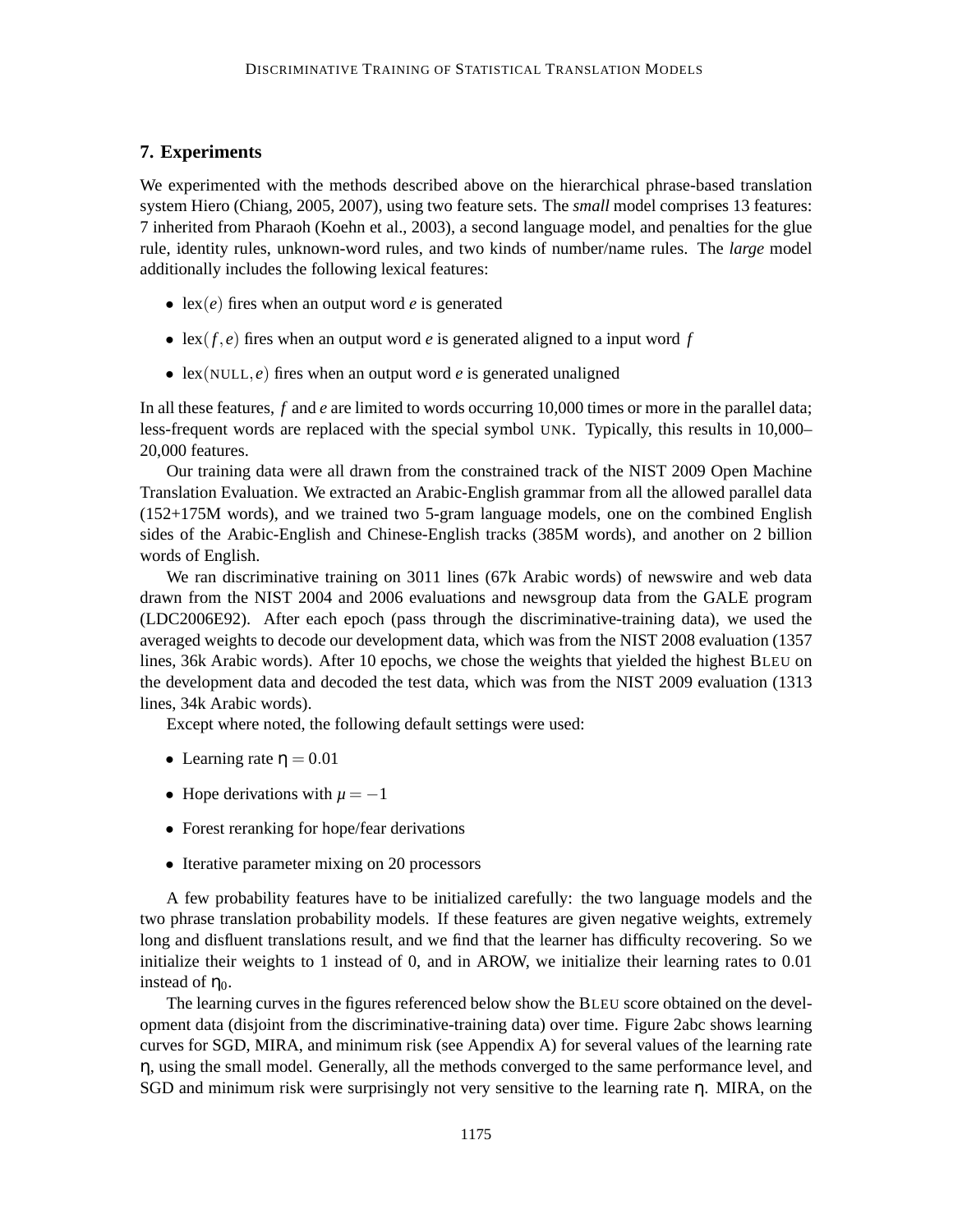## CHIANG



Figure 2: Learning curves of various algorithms on the development data, using the small model. Graphs (a), (b), and (c) show the effect of the learning rate  $\eta$  on SGD, MIRA, and minimum risk. SGD and min-risk seem relatively insensitive to η, while MIRA converges faster with higher η. Graph (d) compares the three online methods against MERT. The online algorithms converge more quickly and smoothly than MERT does, with MIRA slightly better than the others. The first two epochs of MERT, not shown here, had scores of 10.6 and 31.6.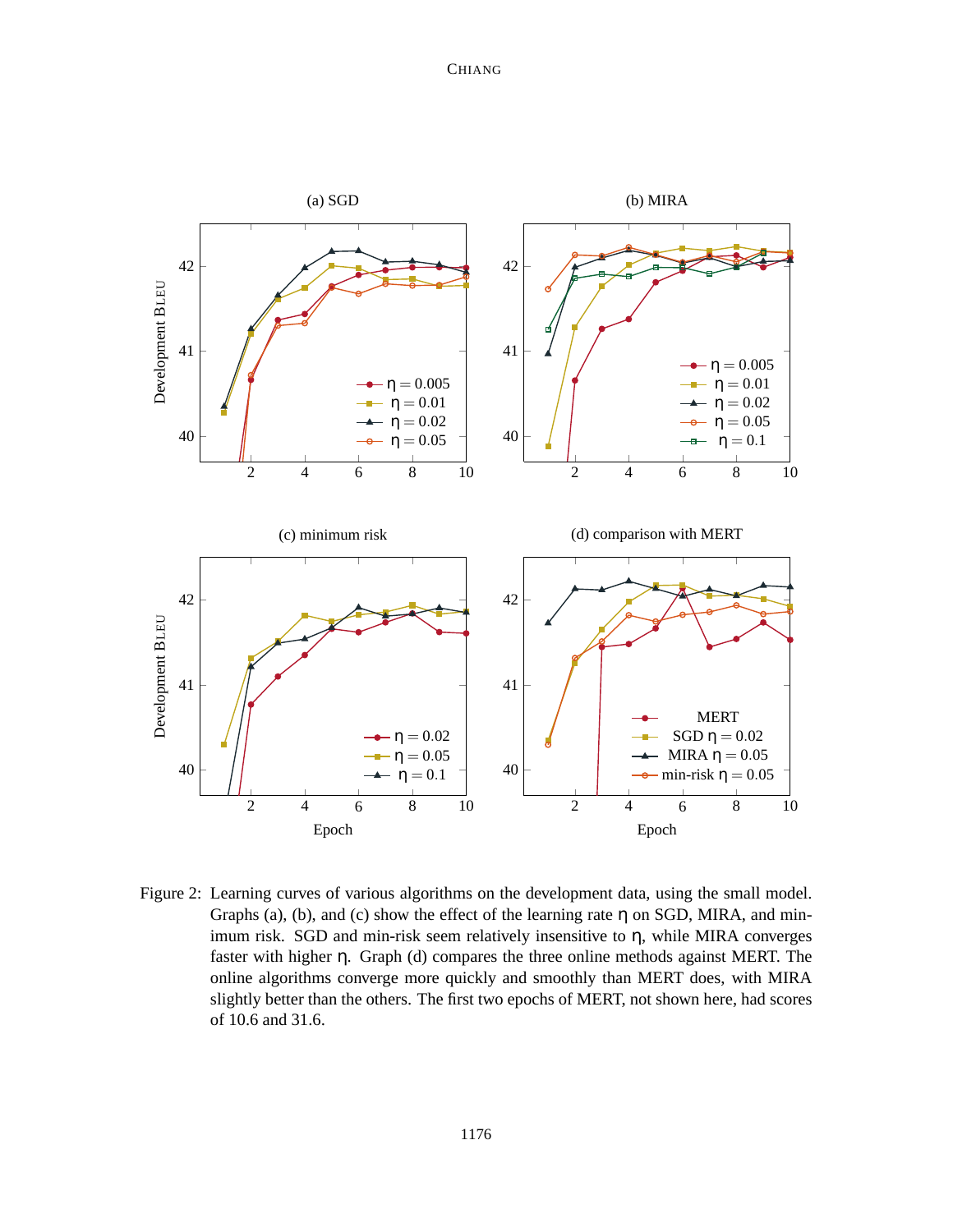

Figure 3: Variations on selecting hope/fear derivations, using the small model. (a) Linear BLEU performs as well as or slightly better than forest reranking. SGD,  $\eta = 0.01$ . (b) More negative values of the loss weight  $\mu$  for hope derivations lead to higher initial performance, whereas less negative loss weights lead to higher final performance. MIRA,  $\eta = 0.01$ .

other hand, converged faster with higher learning rates up to  $\eta = 0.05$ . Since our past experience suggests that on tasks with lower BLEU scores (namely, Chinese-English web and speech), lower learning rates are better, our default  $\eta = 0.01$  seems like a generally safe value.

Figure 2d compares all three algorithms with MERT (20 random restarts). The online algorithms converge more quickly and smoothly than MERT does, with MIRA converging faster than the others. However, on the test set (Table 1), MERT outperformed the other algorithms. Using bootstrap resampling with 1000 samples (Koehn, 2004; Zhang et al., 2004), only the difference with minimum risk was significant ( $p < 0.05$ ).

One possible confounding factor in our comparison with minimum risk is that it must use linear BLEU to compute the gradient. To control for this, we ran SGD (on the hinge loss) using both forest reranking and linear BLEU to search for hope/fear derivations (Figure 3a). We found that their performance is quite close, strengthening our finding that the hinge loss performs slightly better than minimum risk.

Figure 3b compares several values of the parameter  $\mu$  that controls how heavily to weight the loss function when computing hope derivations. Higher loss weights lead to higher initial performance, whereas lower loss weights lead to higher final performance (the exception being  $\mu = -0.2$ , which perhaps would have improved with more time). A weight of  $\mu = -1$  appears to be a good tradeoff, and is symmetrical with the weight of 1 used when computing fear derivations. It would be interesting, however, to investigate decaying the loss weight over time, as proposed by McAllester et al. (2010).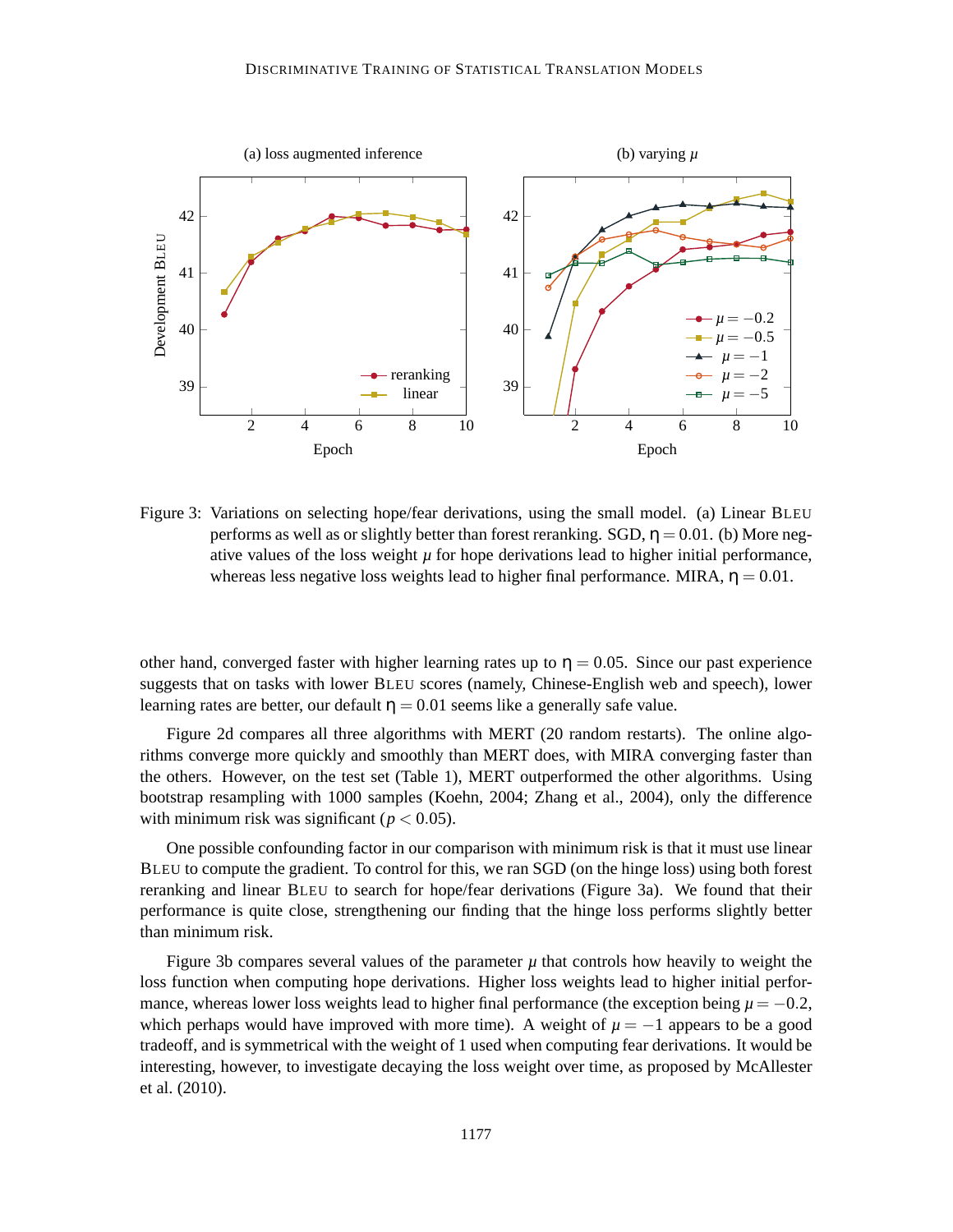## **CHIANG**



Figure 4: On the small model, asynchronous MIRA does not perform well compared to iterative parameter mixing. But on the large model, asynchronous MIRA strongly outperforms iterative parameter mixing. Increasing the number of processors to 50 provides little benefit to iterative parameter mixing in either case, whereas asynchronous MIRA gets a near-linear speedup.



Figure 5: Taking a closer look at asynchronous sharing of working sets, we see that, at each epoch, greater parallelization generally gives better performance.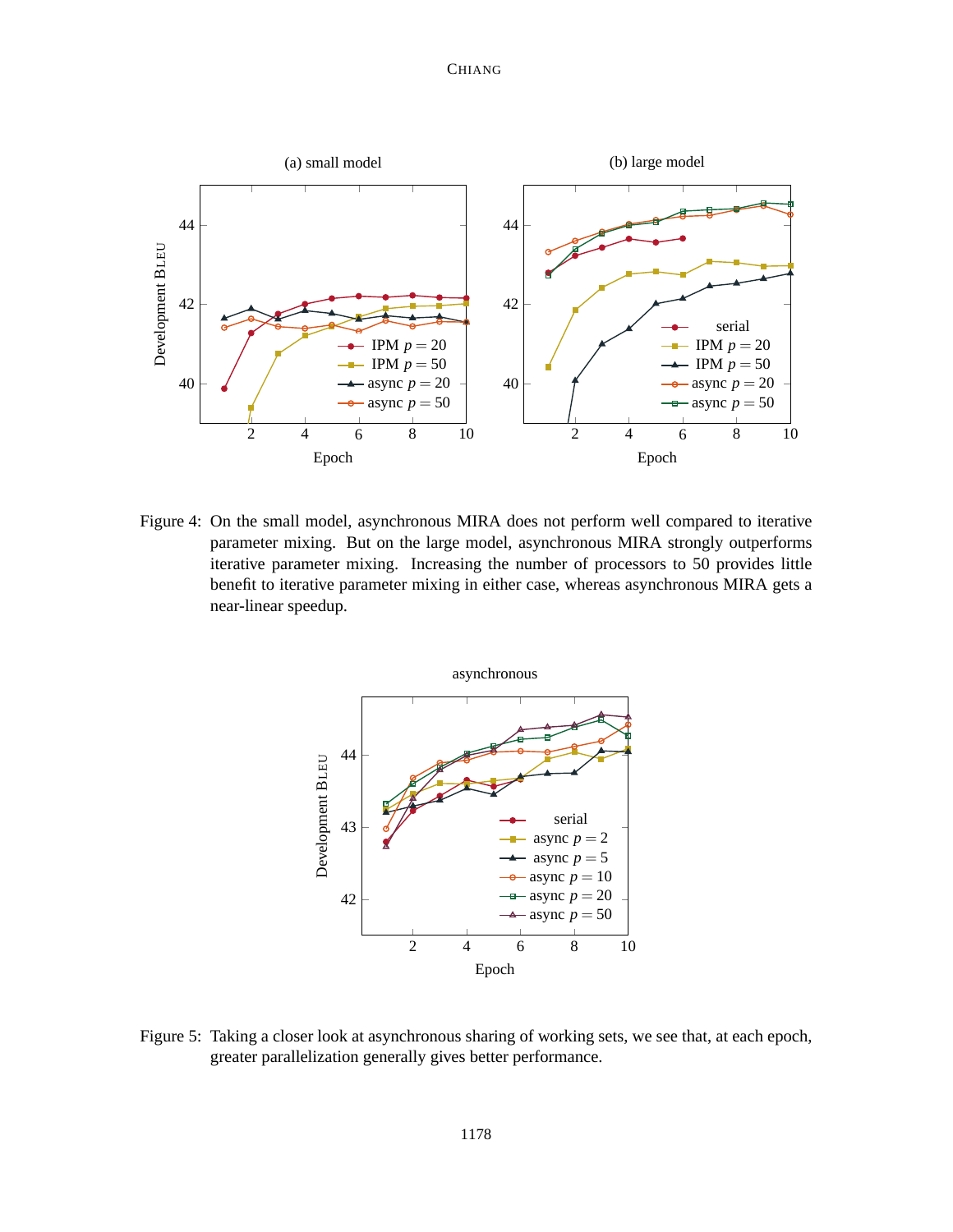

Figure 6: (a) With  $\lambda = 0.01$ , AROW seems relatively insensitive to the choice of  $\eta_0$  in the range of 0.1 to 1, but performs much worse outside that range. (b) With  $\eta_0 = 1$ , AROW converges faster for larger values of  $\lambda$  up to 0.01; at 0.1, however, the algorithm appears to be unable to make progress.

We then compared the two methods of parallelization (Figure 4). These experiments were run on a cluster of nodes communicating by MPI (Message Passing Interface) over Myrinet, a high-speed local area networking system. In these graphs, the *x*-axis continues to be the number of epochs; wallclock time is roughly proportional to the number of epochs divided by *p*, but mixed hardware unfortunately prevented us from performing direct comparisons of wallclock time.

One might expect that, at each epoch, the curves with greater *p* underperform the curves with lower *p* only slightly. With iterative parameter mixing, for both the small and large models, we see that increasing *p* from 20 to 50 degrades performance considerably. It would appear that there is very little speedup due to parallelization, probably because the training data is so small (3011 sentences).

Asynchronous MIRA using the small model starts off well but afterwards does not do as well as iterative parameter mixing. On the large model, however, asynchronous MIRA performs dramatically better. Taking a closer look at its performance for varying *p* (Figure 5), we see that, at each epoch, the curves with greater *p* actually tend to outperform the curves with lower *p*.

Next, we tested the AROW algorithm. We held  $\lambda$  fixed to 0.01 and compared different values of the initial learning rate  $\eta_0$  (Figure 6a), finding that the algorithm performed well for  $\eta_0 = 0.1$  and 1 and was fairly insensitive to the choice of  $\eta_0$  in that range; larger and smaller values, however, performed worse. We then held  $\eta_0 = 1$  and compared different values of  $\lambda$  (Figure 6b), finding that higher values converged faster, but  $\lambda = 0.1$  did much worse.

The scores on the test set (Table 1) using the large model generally confirm what was already observed on the development set. In total, the improvement over MERT on the test set is 2.4 BLEU.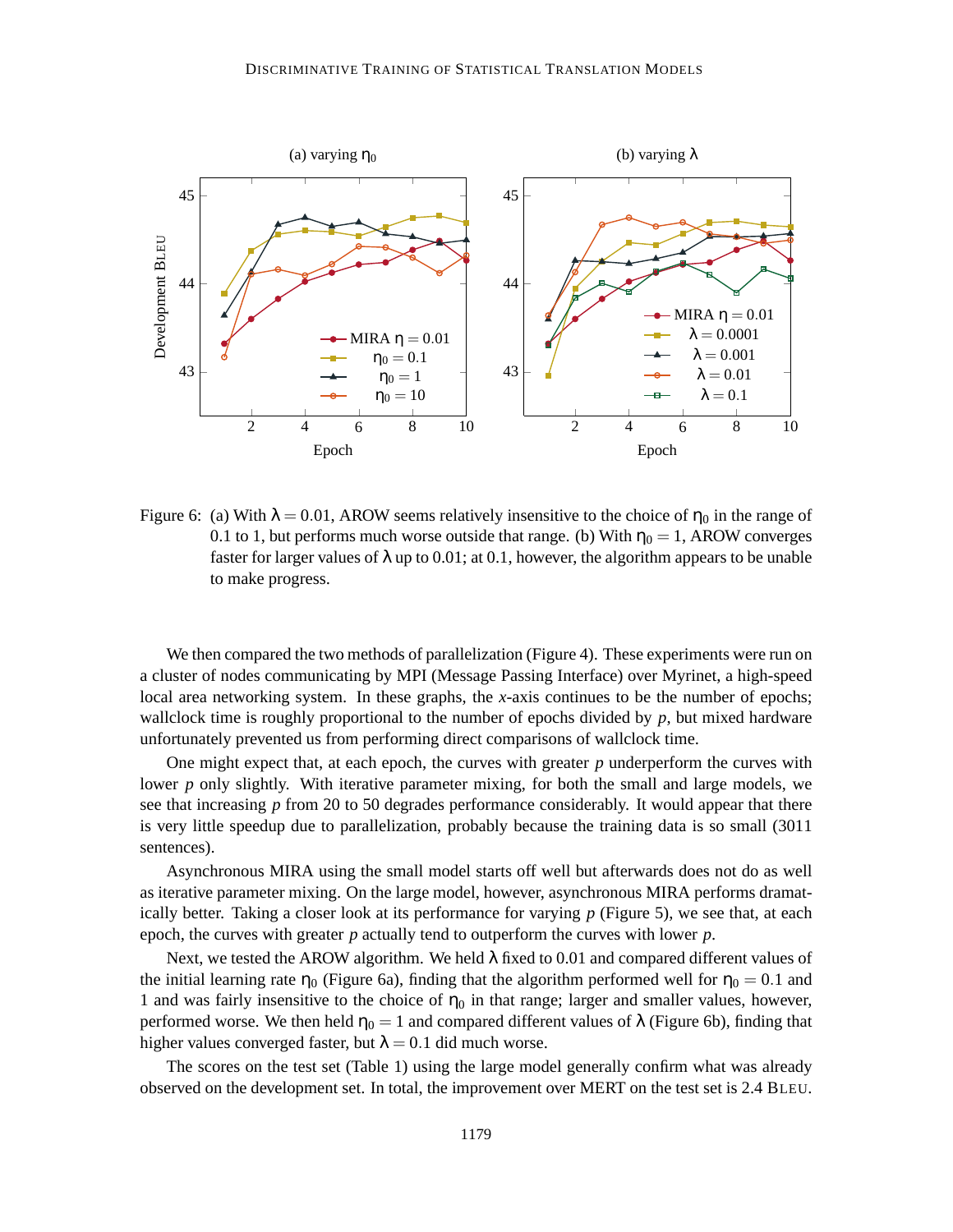#### CHIANG

|       |            |                                  |        |            |                | <b>BLEU</b> |      |
|-------|------------|----------------------------------|--------|------------|----------------|-------------|------|
| model | obj        | alg                              | approx | par        | epoch          | dev         | test |
| small | $1 - BLEU$ | <b>MERT</b>                      |        |            | 6              | 42.1        | 45.2 |
| small | hinge      | SGD $\eta = 0.02$                | rerank | <b>IPM</b> | 6              | 42.2        | 44.9 |
| small | risk       | SGD $\eta = 0.05$                | linear | <b>IPM</b> | 8              | 41.9        | 44.8 |
| small | hinge      | MIRA $\eta = 0.05$               | rerank | <b>IPM</b> | $\overline{4}$ | 42.2        | 44.9 |
| large | hinge      | SGD $\eta = 0.01$                | rerank | <b>IPM</b> | 5              | 42.4        | 45.2 |
| large | hinge      | MIRA $\eta = 0.01$               | rerank | <b>IPM</b> | 7              | 43.1        | 45.9 |
| large | hinge      | MIRA $\eta = 0.01$               | rerank | async      | 9              | 44.5        | 47.3 |
| large | hinge      | AROW $\eta_0 = 1 \lambda = 0.01$ | rerank | async      | $\overline{4}$ | 44.7        | 47.6 |

Table 1: Final results. Key to columns: **model** = features used, **obj** = objective function, **alg** optimization algorithm, **approx** = approximation for calculating the loss function on forests, **par** = parallelization method, **epoch** = which epoch was selected on the development data, **dev** and **test** = (case-insensitive IBM) BLEU score on development and test data (NIST 2008 and 2009, respectively).

## **8. Conclusion**

We have surveyed several methods for online discriminative training and the issues that arise in adapting these methods to the task of statistical machine translation. Using SGD, we found that the large-margin objective performs slightly better than minimum risk. Then, using the large-margin objective, we found that MIRA does better than SGD, and AROW, better still. We extended all of these methods in novel ways to cope with the large structured search space of the translation task, that is, to use as much of the translation forest as possible.

An apparent disadvantage of the large-margin objective is its requirement of a single correct derivation, which does not exist. We showed that the *hope* derivation serves this purpose well. We demonstrated that the highest-BLEU derivation is not in general the right choice, by showing that performance drops for very negative values of *µ*. We also raised the possibility, as yet unexplored, of decaying *µ* over time, as has been suggested by McAllester et al. (2010).

The non-decomposability of BLEU as a loss function is a nuisance that must be dealt with carefully. However, the choice of approximation (forest reranking versus linear BLEU) for lossaugmented inference or expectations turned out not to be very important. Past experience shows that linear BLEU sometimes outperforms and sometimes underperforms forest reranking, but since it is faster and easier to implement, it may be the better choice.

The choice of parallelization method turned out to be critical. We found that asynchronous sharing of working sets in MIRA/AROW not only gave speedups that were nearly linear in the number of processors, but also gave dramatically higher final BLEU scores than iterative parameter mixing. It is not clear yet whether this is because iterative parameter mixing was not able to converge in only 10 epochs or because aggregating working sets confers an additional advantage.

Although switching from MERT to online learning initially hurt performance, by adding some very simple features to the model, we ended up with a gain of 2.4 BLEU over MERT. When these online methods are implemented with due attention to translation forests, the nature of the transla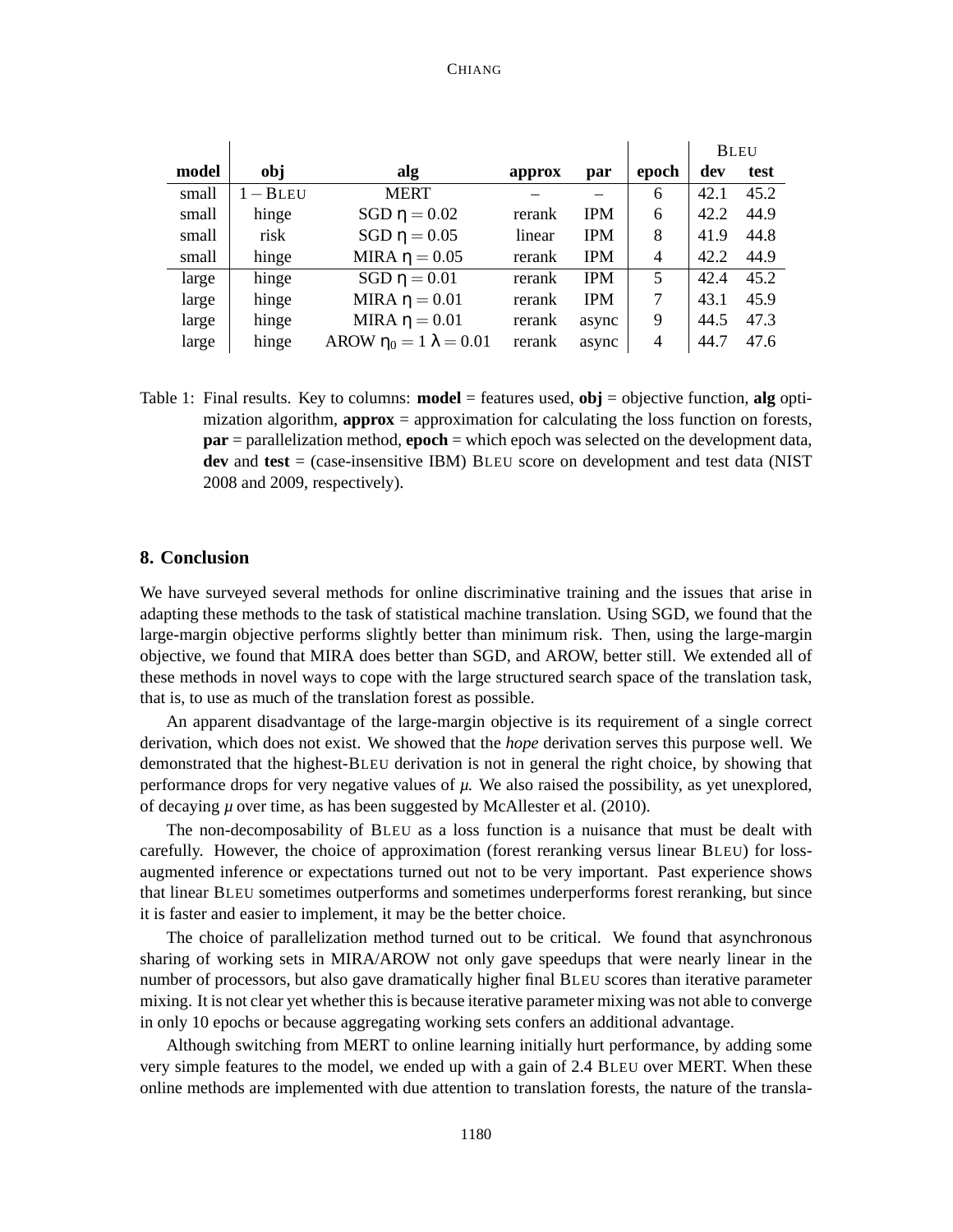tion problem, the idiosyncrasies of BLEU, and parallelization, they are a highly effective vehicle for exploring new extensions to discriminative models for translation.

## **Acknowledgments**

This work evolved over time to support several projects adding new features to the ISI machine translation systems, and would not have been possible without my collaborators on those projects: Steve DeNeefe, Kevin Knight, Yuval Marton, Michael Pust, Philip Resnik, and Wei Wang. I also thank Michael Bloodgood, Michael Collins, John DeNero, Vladimir Eidelman, Kevin Gimpel, Chun-Nan Hsu, Daniel Marcu, Ryan McDonald, Fernando Pereira, Fei Sha, and the anonymous reviewers for their valuable ideas and feedback. This work was supported in part by DARPA under contract HR0011-06-C-0022 (subcontract to BBN Technologies), HR0011-09-1-0028, and DOI-NBC D11AP00244. *S.D.G.*

#### **Appendix A. Minimum Risk Training**

In this appendix, we describe minimum risk (expected loss) training (Smith and Eisner, 2006; Zens et al., 2008; Li and Eisner, 2009; Arun et al., 2010) and some notes on its implementation.

## **A.1 Objective Function**

Define a probabilistic version of the model,

$$
P_T(d \mid f_i) \propto \exp \frac{1}{T} \mathbf{w} \cdot \mathbf{h}(d)
$$

where  $T$  is a temperature parameter, and for any random variable  $X$  over derivations, define

$$
E_T[X \mid f_i] = \sum_{d \in \mathcal{D}(f_i)} P_T(d \mid f_i) X(d).
$$

In minimum-risk training, we want to minimize  $\sum_i E_T[\ell_i(d,d_i) | f_i]$  for  $T = 1$ . In annealed minimumrisk training (Smith and Eisner, 2006), we let  $T \rightarrow 0$ , in which case the expected loss approaches the loss.

This objective function is differentiable everywhere (unlike in MERT), though not convex (as maximum likelihood is). The gradient for a single example is:

$$
\nabla E_T[\ell_i(d,d_i) | f_i] = \frac{1}{T} \left( E_T[\ell_i \mathbf{h} | f_i] - E_T[\ell_i | f_i] E_T[\mathbf{h} | f_i] \right)
$$

or, in terms of *B*:

$$
\nabla E_T[\ell_i(d, d_i) | f_i] = -\nabla E_T[B(\mathbf{b}(d, e_i)) | f_i]
$$
  
= 
$$
-\frac{1}{T} (E_T[B\mathbf{h} | f_i] - E_T[B | f_i] E_T[\mathbf{h} | f_i]).
$$
 (11)

A major advantage that minimum-risk has over the large-margin methods explored in this paper is that it does not require a reference derivation, or a hope derivation as a proxy for the reference derivation. The main challenge with minimum-risk training is that we must calculate expectations of *B* and *B***h**. We discuss how this is done below.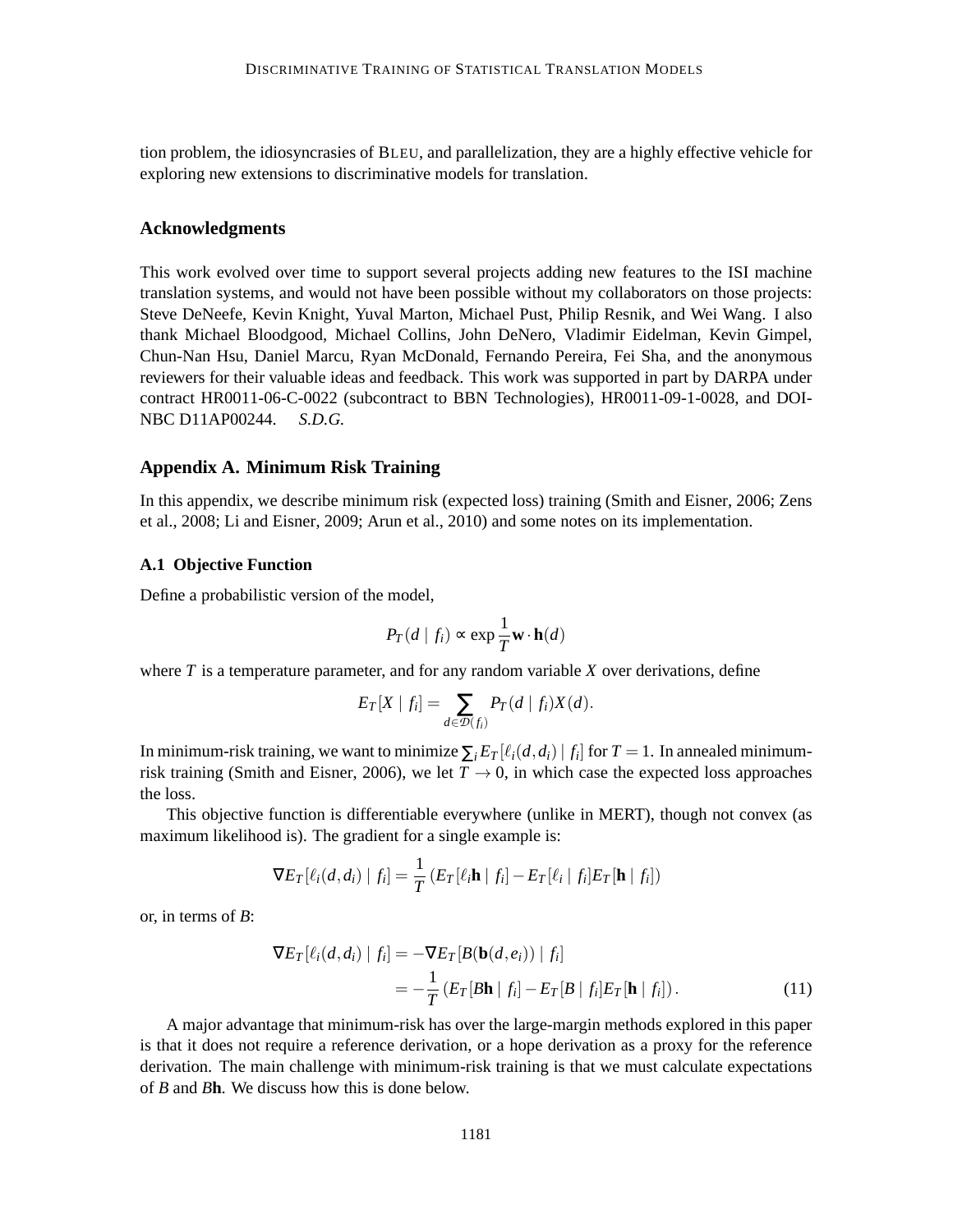## **A.2 Relationship to Hope/fear Derivations**

There is an interesting connection between the risk and the generalized hinge loss (4). McAllester et al. (2010) show that for applications where the input space is continuous (as in speech processing), a perceptron-like update using the hope and 1-best derivations, or the 1-best and fear derivations, approaches the gradient of the loss. We provide here an analogous argument for the discrete input case.

Consider a single training example  $(f_i, e_i)$ , so that we can simply write  $\ell$  for  $\ell_i$  and  $E_T[X]$  for  $E_T[X \mid f_i]$ . Define a loss-augmented model:

$$
P_{\mu}(d \mid f_i) \propto \exp \frac{1}{\mu} (\mathbf{w} \cdot \mathbf{h}(d) + \mu \ell(d, d_i))
$$

and define

$$
E_{\mu}[X] = \sum_{d \in \mathcal{D}(f_i)} P_{\mu}(d \mid f_i) X(d).
$$

As before, the gradient with respect to **w** is:

$$
\nabla_{\mathbf{w}} E_{\mu}[\ell] = \frac{1}{T} \left( E_{\mu}[\ell \mathbf{h}] - E_{\mu}[\ell] E_{\mu}[\mathbf{h}] \right)
$$

and, by the same reasoning, the partial derivative of  $E[\mathbf{h}]$  with respect to  $\mu$  comes out to be the same:

$$
\frac{\partial}{\partial \mu} E_{\mu}[\mathbf{h}] = \frac{1}{T} \left( E_{\mu}[\mathbf{h}\ell] - E_{\mu}[\mathbf{h}] E_{\mu}[\ell] \right).
$$

Therefore we have

$$
\nabla_{\mathbf{w}} E[\ell] = \frac{\partial E_{\mu}[\mathbf{h}]}{\partial \mu}\Big|_{\mu=0}
$$

$$
= \lim_{\mu \to 0} \frac{1}{2\mu} \left( E_{\mu}[\mathbf{h}] - E_{-\mu}[\mathbf{h}] \right)
$$

which suggests the following update rule:

$$
\mathbf{w} \leftarrow \mathbf{w} - \frac{\eta'}{2\mu} \left(E_{\mu}[\mathbf{h}] - E_{-\mu}[\mathbf{h}]\right)
$$

with  $\mu$  decaying over time. But if we let  $\mu = 1$  (that is, to approximate the tangent with a secant), and  $\eta' = 2\eta$ , we get:

$$
\mathbf{w} \leftarrow \mathbf{w} - \eta \left(E_{+1}[\mathbf{h}] - E_{-1}[\mathbf{h}]\right).
$$

Having made this approximation, there is no harm in letting  $T = 0$ , so that the expectations of **h** become the value of **h** at the mode of the underlying distribution:

$$
\mathbf{w} \leftarrow \mathbf{w} - \eta \left( \mathbf{h}(d_{+1}) - \mathbf{h}(d_{-1}) \right),
$$
  
\n
$$
d_{+1} = \underset{d}{\arg \max} \left( \mathbf{w} \cdot \mathbf{h}(d) + \ell(d, d_i) \right),
$$
  
\n
$$
d_{-1} = \underset{d}{\arg \max} \left( \mathbf{w} \cdot \mathbf{h}(d) - \ell(d, d_i) \right).
$$

But this is exactly the SGD update on the generalized hinge loss (5), with  $d^+ = d_{+1}$  being the fear derivation and  $d_i = d_{-1}$  being the hope derivation.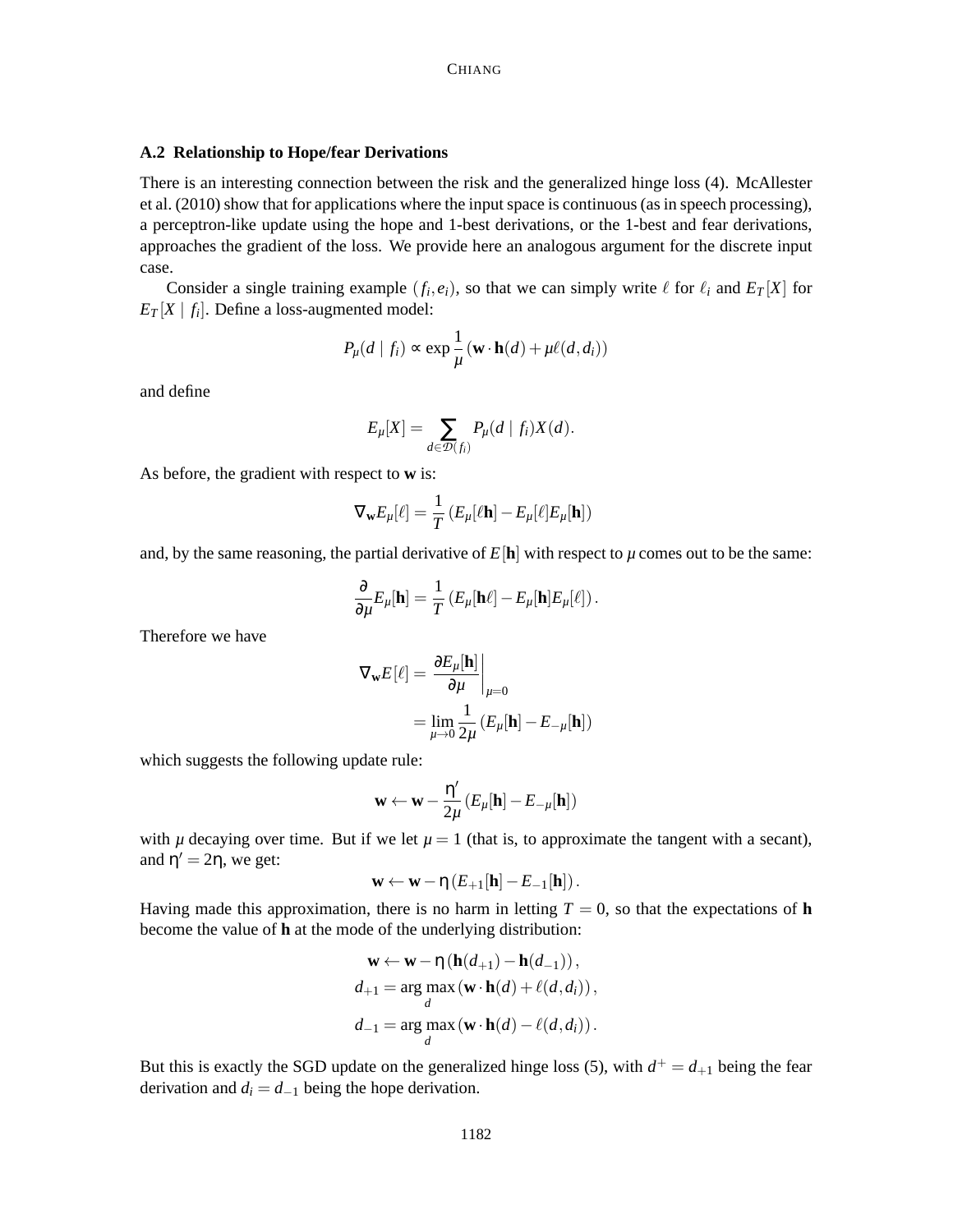## **A.3 Linear BLEU**

In order to calculate the expected loss from a forest of derivations, we must make the loss fully decomposable onto hyperedges. Tromble et al. (2008) define a linear approximation to BLEU which they use for minimum Bayes risk decoding. We present here a version that includes the brevity penalty.

Suppose we have some fixed document with component scores  $\overline{b}$  and add a sentence to it that has component scores **b**. How does adding the new sentence affect the BLEU score? Form a first-order Taylor approximation around **b**:

$$
\text{BLEU}(\overline{\mathbf{b}} + \mathbf{b}) \approx \text{BLEU}(\overline{\mathbf{b}}) + \mathbf{b} \cdot \nabla \text{BLEU}(\overline{\mathbf{b}})
$$
  
= 
$$
\text{BLEU}(\overline{\mathbf{b}}) \left( 1 + \sum_{k=1}^{K} \left( \frac{m_k}{K \overline{m}_k} - \frac{n_k}{K \overline{n}_k} \right) + H(\overline{\rho} - \overline{n}_1) \left( \frac{\overline{\rho} n_1}{\overline{n}_1^2} - \frac{\rho}{\overline{n}_1} \right) \right)
$$

where

$$
H(x) = \begin{cases} 1 & \text{if } x \ge 0 \\ 0 & \text{if } x < 0. \end{cases}
$$

Note that although the brevity penalty is not differentiable at  $\overline{n}_1 = \overline{\rho}$ , we have filled in an arbitrary value (which is easier than smoothing the brevity penalty and works well in practice).

Since this approximation is linear in the  $m_k$  and  $n_k$ , it is decomposable onto hyperedges. The term involving  $\rho$  is the same for all derivations, so we don't need to decompose it and can also skip (10).

The approximation is highly dependent on  $\overline{b}$ ; Tromble et al. use a fixed  $\overline{b}$  but we use the oracle document defined in Section 2.4. Then *B*, defined as in (3) but using the linear approximation to BLEU, is decomposable down to hyperedges, making it possible to compute  $E[B]$  as well as  $E[bh]$ over the entire forest.

#### **A.4 Calculating the Risk and its Gradient**

To calculate the expected loss, we can use the expectation semiring of Eisner (2002); we give a slightly modified definition that renormalizes intermediate values in such a way that they can be stored directly instead of as signed logarithms:

$$
expect_B(v) = \sum_{(v \to \mathbf{v}) \in E} \frac{inside_{\mathbf{w} \cdot \mathbf{h}}(v \to \mathbf{v})}{inside_{\mathbf{w} \cdot \mathbf{h}}(v)} except_B(v \to \mathbf{v}),
$$
(12)

$$
expect_B(v \to \mathbf{v}) = B(v \to \mathbf{v}) + \sum_{v' \in \mathbf{v}} expect_B(v'),
$$
\n(13)

$$
inside_{\mathbf{w}\cdot\mathbf{h}}(v) = \sum_{(v \to \mathbf{v}) \in E} inside_{\mathbf{w}\cdot\mathbf{h}}(v \to \mathbf{v}),
$$
  

$$
inside_{\mathbf{w}\cdot\mathbf{h}}(v \to \mathbf{v}) = \exp \mathbf{w}\cdot\mathbf{h}(v \to \mathbf{v}) \times \prod_{v' \in \mathbf{v}} inside_{\mathbf{w}\cdot\mathbf{h}}(v').
$$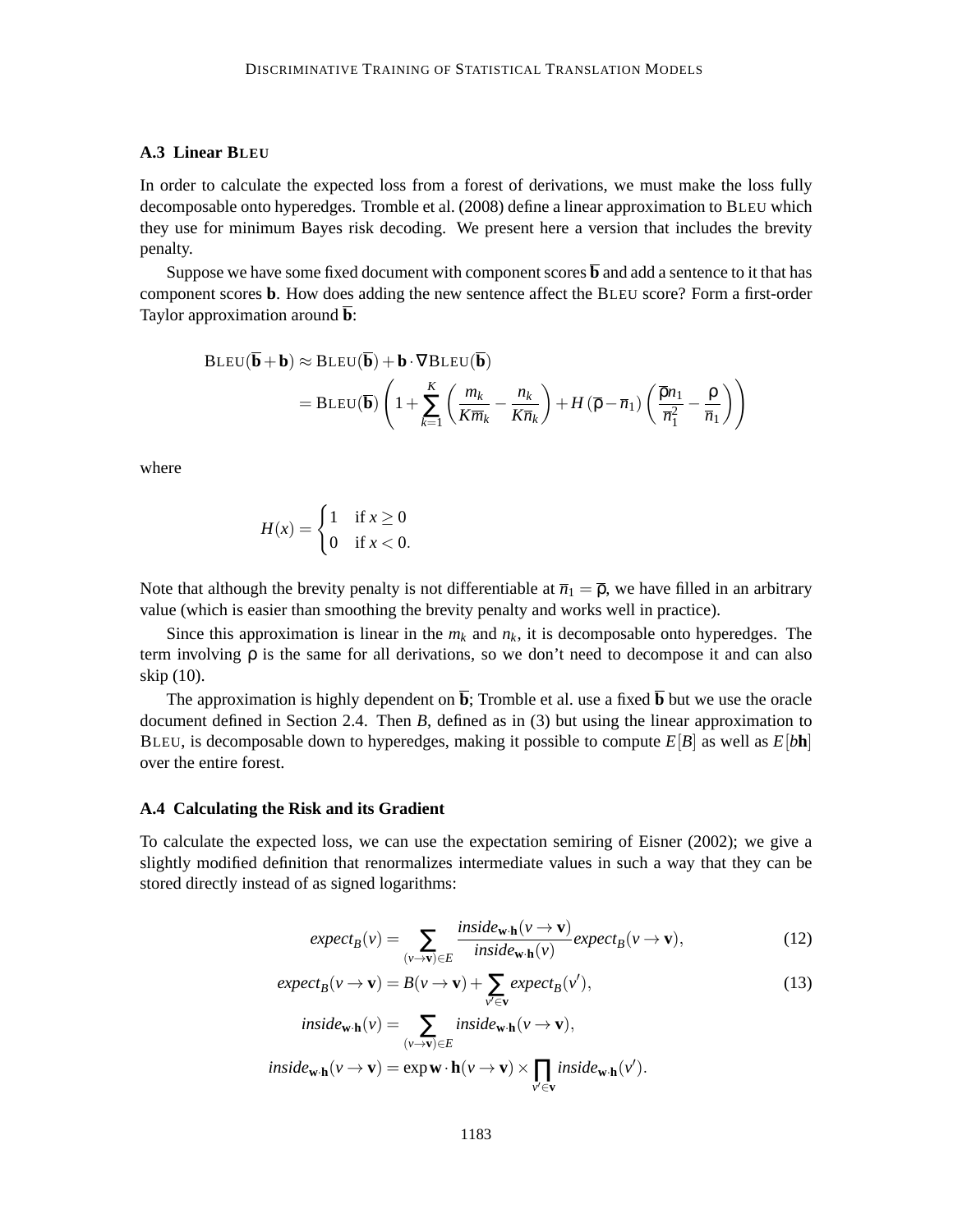To calculate the expected product  $E_T[\mathcal{B}h \mid f_i]$  in the gradient (11), we use the second-order expectation semiring (Li and Eisner, 2009), similarly modified:

$$
expect_{Bh}(v) = \sum_{(v \to v) \in E} \frac{inside_{w \cdot h}(v \to v)}{inside_{w \cdot h}(v)} except_{Bh}(v \to v),
$$
  
\n
$$
expect_{Bh}(v \to v) = expect_B(v \to v) expect_h(v \to v)
$$
  
\n
$$
+ \sum_{v' \in v} (expect_{Bh}(v') - expect_B(v') expect_h(v'))
$$

where  $\mathit{expect}_{\mathbf{h}}$  is calculated analogously to  $\mathit{expect}_{B}$  (12–13).

## **References**

- Abhishek Arun and Philipp Koehn. Online learning methods for discriminative training of phrase based statistical machine translation. In *Proceedings of MT Summit XI*, 2007.
- Abhishek Arun, Barry Haddow, and Philipp Koehn. A unified approach to minimum risk training and decoding. In *Proceedings of the Fifth Workshop on Statistical Machine Translation*, 2010.
- Phil Blunsom, Trevor Cohn, and Miles Osborne. A discriminative latent variable model for statistical machine translation. In *Proceedings of ACL*, 2008.
- Peter F. Brown, Stephen A. Della Pietra, Vincent J. Della Pietra, and Robert L. Mercer. The mathematics of statistical machine translation: Parameter estimation. *Computational Linguistics*, 19: 263–311, 1993.
- Nicolò Cesa-Bianchi, Alex Conconi, and Claudio Gentile. A second-order perceptron algorithm. *SIAM Journal on Computing*, 34(3):640–668, 2005.
- David Chiang. A hierarchical phrase-based model for statistical machine translation. In *Proceedings of ACL*, 2005.
- David Chiang. Hierarchical phrase-based translation. *Computational Linguistics*, 33(2), 2007.
- David Chiang. Learning to translate with source and target syntax. In *Proceedings of ACL*, 2010.
- David Chiang, Steve DeNeefe, Yee Seng Chan, and Hwee Tou Ng. Decomposability of translation metrics for improved evaluation and efficient algorithms. In *Proceedings of EMNLP*, 2008a.
- David Chiang, Yuval Marton, and Philip Resnik. Online large-margin training of syntactic and structural translation features. In *Proceedings of EMNLP*, 2008b.
- David Chiang, Wei Wang, and Kevin Knight. 11,001 new features for statistical machine translation. In *Proceedings of NAACL HLT*, 2009.
- David Chiang, Steve DeNeefe, and Michael Pust. Two easy improvements to lexical weighting. In *Proceedings of ACL HLT*, 2011.
- Michael Collins. Discriminative training methods for Hidden Markov Models: Theory and experiments with perceptron algorithms. In *Proceedings of EMNLP*, 2002.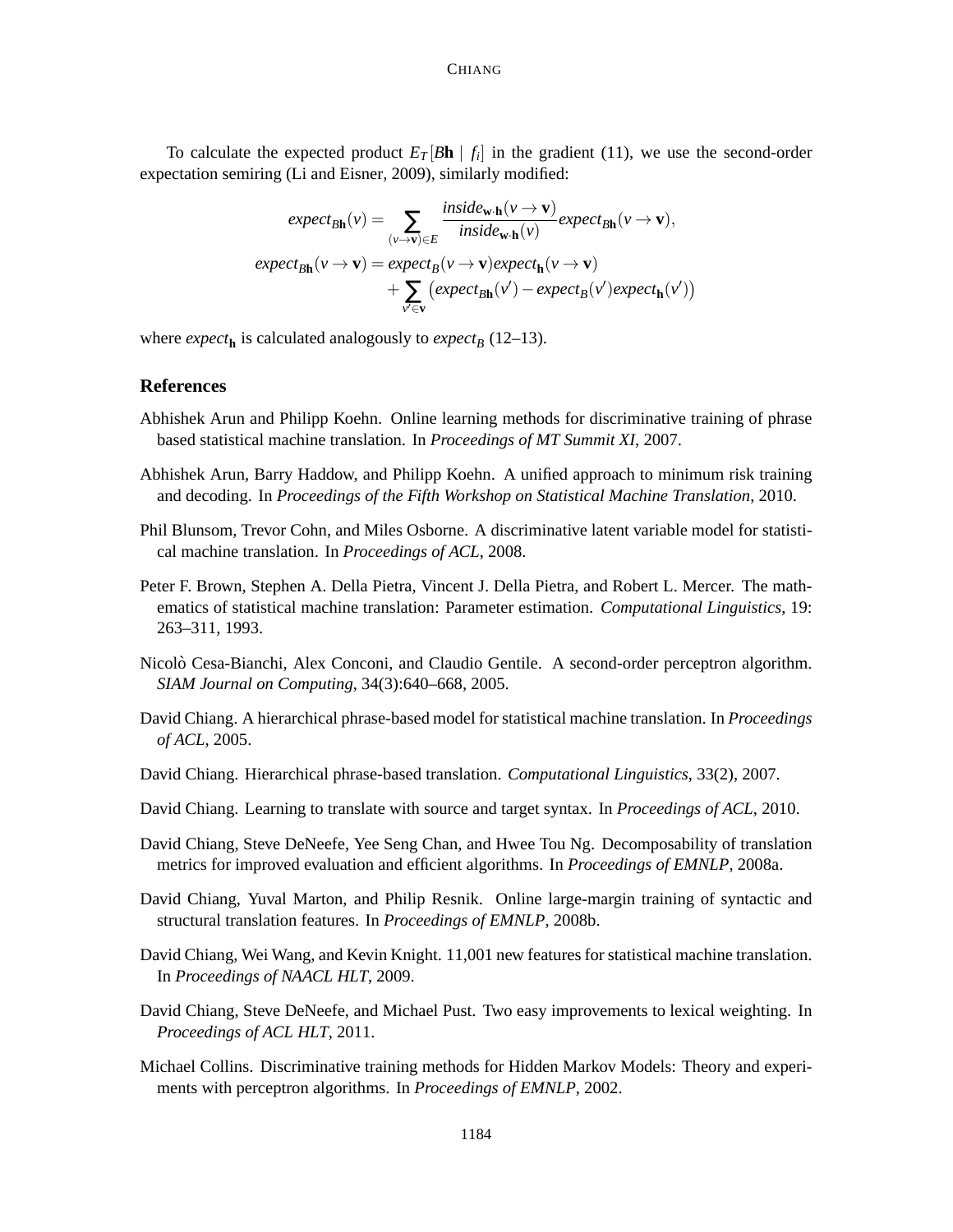- Koby Crammer and Yoram Singer. Ultraconservative online algorithms for multiclass problems. *Journal of Machine Learning Research*, 3:951–991, 2003.
- Koby Crammer, Alex Kulesza, and Mark Dredze. Adaptive regularization of weight vectors. In *Advances in Neural Information Processing Systems 22*, 2009.
- Harold Charles Daumé III. Practical Structured Learning Techniques for Natural Language Pro*cessing*. PhD thesis, University of Southern California, 2006.
- Mark Dredze, Koby Crammer, and Fernando Pereira. Confidence-weighted linear classification. In *Proceedings of ICML*, 2008.
- Markus Dreyer, Keith Hall, and Sanjeev Khudanpur. Comparing reordering constraints for SMT using efficient BLEU oracle computation. In *Proceedings of the Workshop on Syntax and Structure in Statistical Translation*, 2007.
- Jason Eisner. Parameter estimation for probabilistic finite-state transducers. In *Proceedings of ACL*, 2002.
- Yoav Freund and Robert E. Schapire. Large margin classification using the perceptron algorithm. *Machine Learning*, 37:277–296, 1999.
- Kevin Gimpel, Dipanjan Das, and Noah A. Smith. Distributed asynchronous online learning for natural language processing. In *Proceedings of CoNLL*, 2010.
- Liang Huang. Forest reranking: Discriminative parsing with non-local features. In *Proceedings of ACL*, 2008.
- Jyrki Kivinen and Manfred K. Warmuth. Exponentiated gradient versus gradient descent for linear predictors. *Information and Computation*, 132(1):1–64, 1996.
- Philipp Koehn. Statistical significance tests for machine translation evaluation. In *Proceedings of EMNLP*, 2004.
- Philipp Koehn, Franz Josef Och, and Daniel Marcu. Statistical phrase-based translation. In *Proceedings of HLT-NAACL*, 2003.
- John Langford, Alexander J. Smola, and Martin Zinkevich. Slow learners are fast. In *Advances in Neural Information Processing Systems 22*, 2009.
- Zhifei Li and Jason Eisner. First- and second-order expectation semirings with applications to minimum-risk training on translation forests. In *Proceedings of EMNLP*, 2009.
- Percy Liang, Alexandre Bouchard-Côté, Dan Klein, and Ben Taskar. An end-to-end discriminative approach to machine translation. In *Proceedings of COLING-ACL*, 2006.
- Chin-Yew Lin and Franz Josef Och. ORANGE: A method for evaluating automatic evaluation metrics for machine translation. In *Proceedings of COLING*, 2004.
- William N. Locke and A. Donald Booth, editors. *Machine Translation of Languages: Fourteen Essays*. Technology Press of MIT, Cambridge, MA, 1955.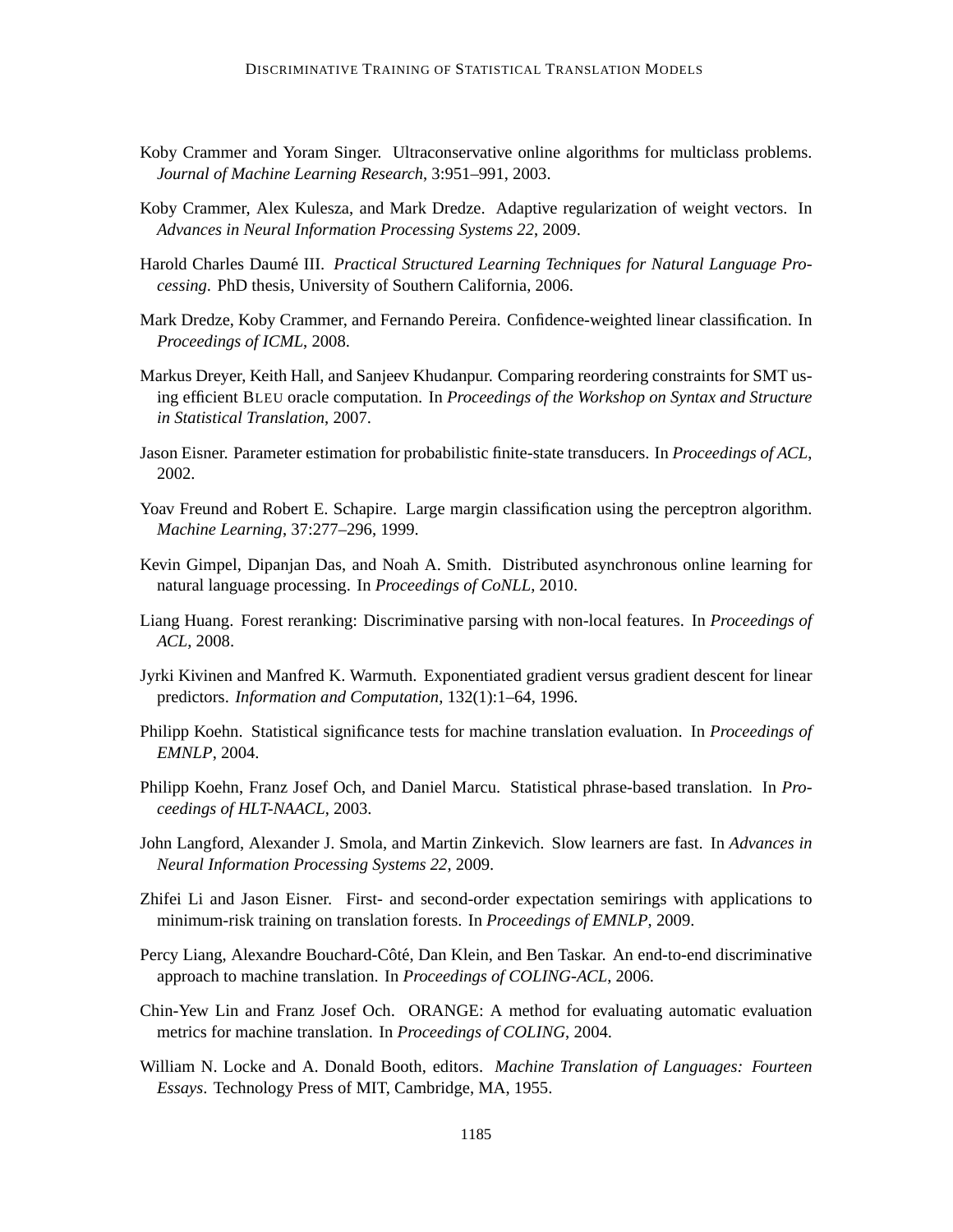- Gideon Mann, Ryan McDonald, Mehryar Mohri, Nathan Silberman, and Daniel D. Walker. Efficient large-scale distributed training of conditional maximum entropy models. In *Advances in Neural Information Processing Systems 22*, 2009.
- David McAllester, Tamir Hazan, and Joseph Keshet. Direct loss minimization for structured prediction. In *Advances in Neural Information Processing Systems 23*, 2010.
- Ryan McDonald, Koby Crammer, and Fernando Pereira. Online large-margin training of dependency parsers. In *Proceedings of ACL*, 2005.
- Ryan McDonald, Keith Hall, and Gideon Mann. Distributed training strategies for the structured perceptron. In *Proceedings of NAACL HLT*, 2010.
- Franz Josef Och. Minimum error rate training in statistical machine translation. In *Proceedings of ACL*, 2003.
- Franz Josef Och and Hermann Ney. Discriminative training and maximum entropy models for statistical machine translation. In *Proceedings of ACL*, 2002.
- Franz Josef Och, Christoph Tillmann, and Hermann Ney. Improved alignment models for statistical machine translation. In *Proceedings of EMNLP*, 1999.
- Kishore Papineni, Salim Roukos, Todd Ward, and Wei-Jing Zhu. BLEU: a method for automatic evaluation of machine translation. In *Proceedings of ACL*, 2002.
- Kaare Brandt Petersen and Michael Syskind Pedersen. *The Matrix Cookbook*. 2008. http:// matrixcookbook.com.
- John C. Platt. Fast training of support vector machines using sequential minimal optimization. In B. Schölkopf, C. J. C. Burges, and A. J. Smola, editors, Advances in Kernel Methods: Support *Vector Learning*, pages 195–208. MIT Press, 1998.
- Nathan D. Ratliff, J. Andrew Bagnell, and Martin A. Zinkevich. Subgradient methods for maximum margin structured learning. In *Proceedings of the ICML Workshop on Learning in Structured Output Spaces*, 2006.
- Frank Rosenblatt. The perceptron: A probabilistic model for information storage and organization in the brain. *Psychological Review*, 65:386–408, 1958.
- Shai Shalev-Shwartz, Yoram Singer, and Nathan Srebro. Pegasos: Primal Estimated sub-GrAdient SOlver for SVM. In *Proceedings of ICML*, 2007.
- David A. Smith and Jason Eisner. Minimum risk annealing for training log-linear models. In *Proceedings of COLING/ACL*, 2006. Poster Sessions.
- Ben Taskar. *Learning Structured Prediction Models: A Large Margin Approach*. PhD thesis, Stanford University, 2004.
- Christoph Tillmann and Tong Zhang. A discriminative global training algorithm for statistical MT. In *Proceedings of COLING-ACL*, 2006.